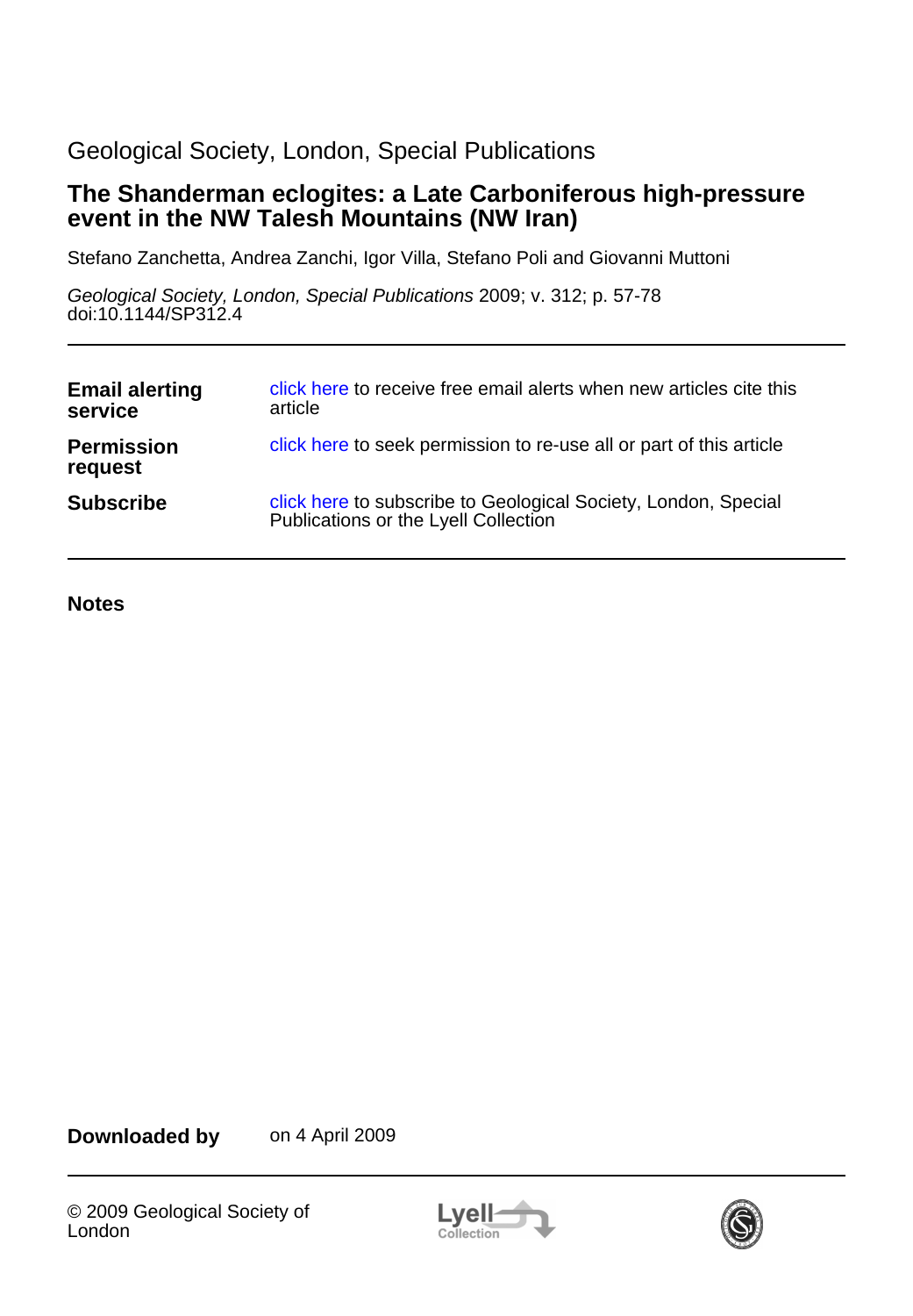# The Shanderman eclogites: a Late Carboniferous high-pressure event in the NW Talesh Mountains (NW Iran)

# STEFANO ZANCHETTA<sup>1\*</sup>, ANDREA ZANCHI<sup>1</sup>, IGOR VILLA<sup>1,3</sup>, STEFANO POLI<sup>2</sup> & GIOVANNI MUTTONI2

 ${}^{1}$ Dipartimento Scienze Geologiche e Geotecnologie, Università di Milano-Bicocca, Piazza della Scienza 4, Milano, 20126 Italy

> $^{2}$ Dipartimento di Scienze della Terra, Università di Milano, Via Mangiagalli 34, 20133 Milano, Italy

<sup>3</sup>Institut für Geologie, Universität Bern, 3012 Bern, Switzerland

\*Corresponding author (e-mail: stefano.zanchetta@unimib.it)

Abstract: The Shanderman Metamorphic Complex, exposed along the Caspian foothills of the Talesh Mountain, western Alborz, Iran, has always been interpreted as an ophiolitic fragment of the Palaeotethys Ocean. According to our new data, this unit consists of metamorphic rocks mainly represented by garnet–staurolite micaschists with large bodies of metabasites containing well-preserved eclogitic-phase assemblages. The Shanderman Complex (SC) was later intruded at middle crustal levels by intermediate–basic intrusive bodies. New Ar/Ar ages of paragonitic white micas in equilibrium with the high-pressure assemblages have given a Late Carboniferous age  $(315 + 9 \text{ Ma})$ . Our new data suggest that the SC was equilibrated in high-pressure conditions during an orogenic event that predates the Eo-Cimmerian orogeny by more than 100 Ma and that may be tentatively ascribed to the Variscan orogeny *sensu latu*. We suggest that the Shanderman Complex represents a fragment of the Upper Palaeozoic European continental crust. The occurrence of eclogites in these regions can be explained by two different hypotheses: (1) the SC high-pressure rocks can be related to the accretion of Gondwana-related Transcauscasian– Moesian microplate to the southern margin of Eurasia; or (2) the SC eclogites can represent a fragment of the Late Palaeozoic 'Variscan belt' *sensu latu* of central Europe, which has been translated eastwards during Permian along a dextral megashear zone taking from a Pangea-B to a Pangea-A plate configuration. This metamorphic unit was stacked southwards on the northern edge of the Iran Plate during the Eo-Cimmerian events occurring at the end of the Triassic. The eclogitebearing basement of the SC was finally exhumed at the end of the Eo-Cimmerian orogeny, as suggested by the composition of the basal layers of the Shemshak Group dated here Middle Jurassic, that cover the crystalline rocks of the SC along a regional non-conformity. The SC was probably displaced further southwards during the Mesozoic opening of the South Caspian Basin and the Tertiary thrust stacking and dextral shearing accompanying the formation of the Alborz intracontinental belt.

Supplementary material: Available at http://www.geolsoc.org.uk/SUP18342.

Since the first reconstructions concerning the early Mesozoic evolution of Iran (Stöcklin 1968, 1974), the region between the northern flank of the Alborz Mountains and the South Caspian Sea coast has been interpreted as the trace of the Gondwana-related Iran Plate collision with the southern Eurasian margin (Sengör 1979, 1984, 1990; Berberian & King 1981; Alavi 1996; Brunet et al. 2003). The collision of Iran and of other 'Cimmerian' blocks against southern Asia resulted in the Eo-Cimmerian orogeny, the most relevant collision process affecting Eurasia between the end of the Triassic and the beginning of the Jurassic, which led to the definitive closure of the Palaeozoic Palaeotethys Ocean.

The main evidence for the Palaeotethys suture is exposed in the southern part of the Kopeh Dagh belt, between the city of Mashad and the Afghan– Turkmenistan border to the east (Alavi 1991; Ruttner 1993; Alavi et al. 1997). Here a Permo-Triassic accretionary wedge and Triassic volcanic arc successions separate Upper Palaeozoic slightly metamorphosed volcaniclastic units, belonging to the southern part of the Turan region, from the Gondwanan Palaeozoic succession of central Iran to the south. West of Mashad the suture zone is masked by Meso-Cenozoic sediments unconformably covering the Eo-Cimmerian structures. According to Alavi (1996), 'Palaeotethys remnants' discontinuously crop out close to the Iranian coast

From: BRUNET, M.-F., WILMSEN, M. & GRANATH, J. W. (eds) South Caspian to Central Iran Basins. The Geological Society, London, Special Publications, 312, 57–78. DOI: 10.1144/SP312.4 0305-8719/09/\$15.00 © The Geological Society of London 2009.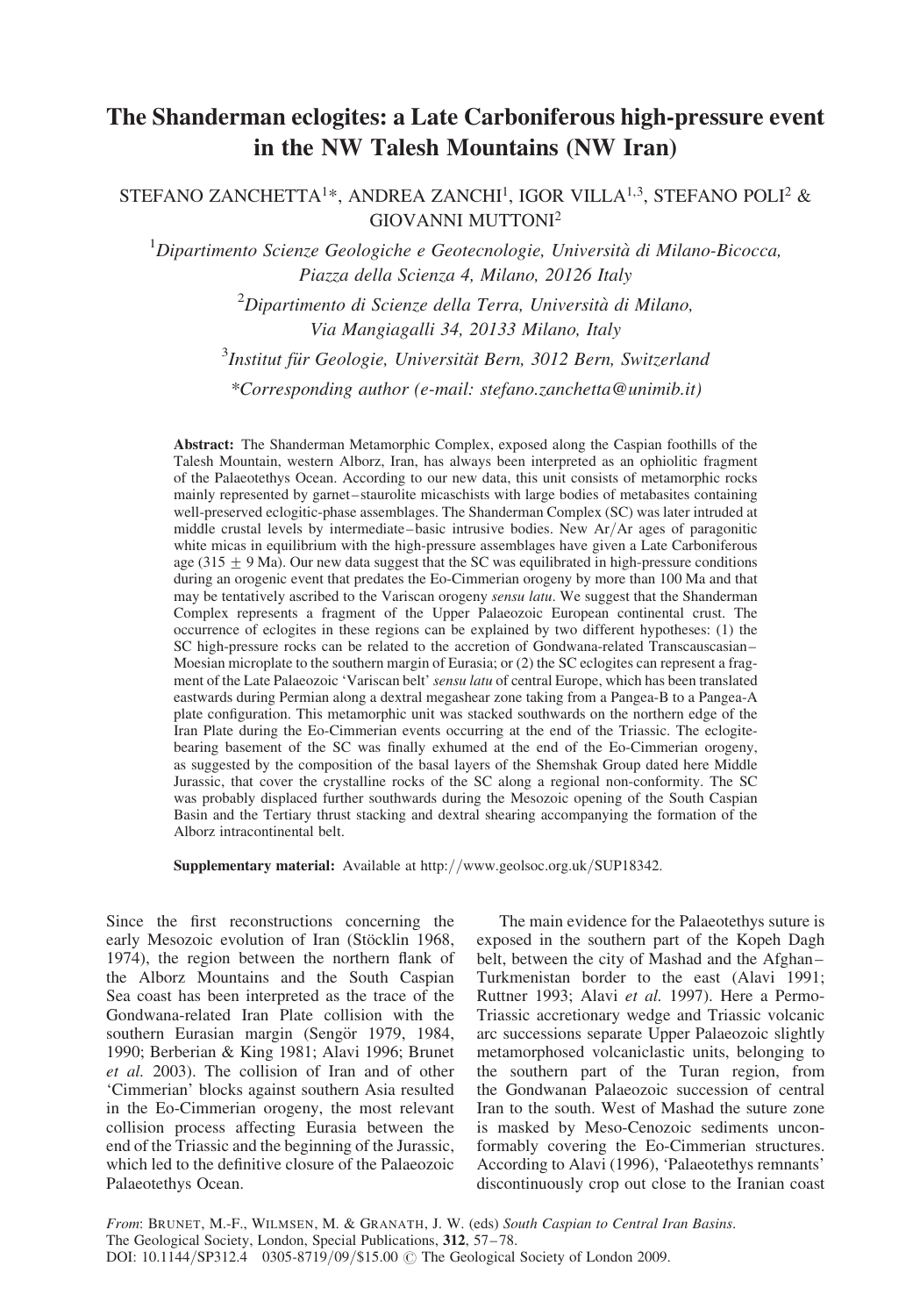of the Caspian Sea in the Gorgan region and west of Rasht in Talesh Mountains, marking the position of the Palaeotethys suture and its general continuity along the northern edge of the Iran Plate.

The Talesh Mountains of northwestern Iran are thus a key area to investigate the location and evolution of the Eo-Cimmerian collisional zone. The peculiar rock association of metabasites with serpentinized ultramafic rocks present in the Shanderman Complex (Davies et al. 1972; Clark et al. 1975), cropping out along the Caspian foothills west of the towns of Masal and Shanderman, has been generally interpreted as a possible fragment of the Palaeotethys lithosphere (Sengör 1990; Alavi 1996) and has been considered as one of the main pieces of evidence of the Palaeotethys collision zone.

In this work we revise in detail the meaning of the Shanderman Complex in terms of lithological composition, geochemistry and metamorphic evolution, in order to understand if it can be really considered as an ophiolitic fragment. In fact, our new findings of previously unknown eclogites associated to garnet metapelites, later intruded by intermediate-mafic intrusive bodies, suggest a continental-crustal affinity of this unit rather than an oceanic origin. New Ar/Ar radiometric ages obtained on high-pressure white micas have given a Late Carboniferous age for the eclogitic peak, which suggests that high-pressure conditions are related to an earlier orogenic cycle, before the Cimmerian event. The origin of the Shanderman Complex, interpreted as a possible allochthonous

nappe, from the Transcaucasian region and emplaced along the northern edge of the Iranian Plate during the Eo-Cimmerian orogeny is also discussed in this paper.

## The geological setting of the Talesh Mountains and its tectonic evolution

The Talesh Mountains, extending from Azerbaijan to the Sefid Rud south of Rasht, form the western part of the Alborz mountain system and flank the southwestern coast of the South Caspian Sea (Fig. 1). The belt has a sinuous shape, trending around east–west in Azerbaijan, turning north– south along the southwestern Caspian coast, and finally trending WSW–ENE west of Rasht. The Azerbaijan side of the belt, consisting of Tertiary – mainly Eocene – sedimentary and volcanic successions, has been described by Vincent et al. (2005). They interpret the Eocene evolution of this area in terms of back-arc extension or transtension following the Mesozoic opening of the South Caspian Basin to the north of the Neotethys subduction zone. The change to a compressional regime forming a high topographic relief occurred during the Oligocene and is marked by the deposition of coarse-grained siliciclastic deposits.

The Iranian part of the belt, about 50 km in width, is more complex, and consists mainly of a strongly deformed and discontinuous sedimentary succession spanning the entire Phanerozoic time. A few slices of metamorphic rocks grouped into



Fig. 1. Simplified tectonic map of the South Caspian region.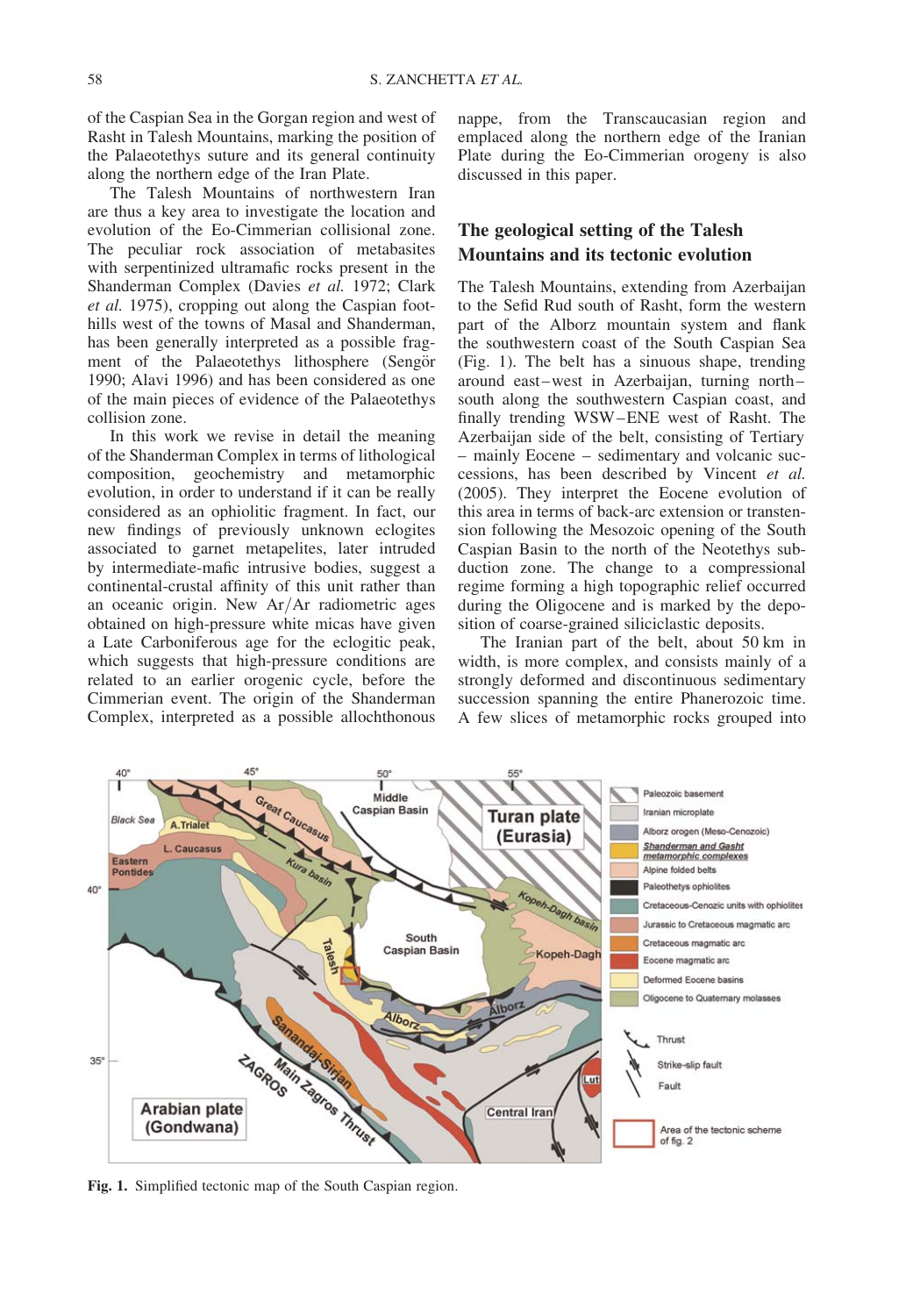the Gasht and Shanderman complexes are exposed along the Caspian foothills of the belt. According to previous authors (Davies et al. 1972; Clark et al. 1975), this section of the Alborz belt records several distinct orogenic phases, from problematic Middle–Late Devonian tectono-metamorphic events to the Eo-Cimmerian orogeny, whose effects in the region are also described in detail in Zanchi et al. (2006, 2009). The Eo-Cimmerian event marking the collision of Iran with the southern margin of Eurasia is followed by a complex evolution, related to the opening of the 'palaeo-Caspian basin' through the Mesozoic and the beginning of the Cenozoic (Allen et al. 2002; Brunet et al. 2003, 2007). Compression dominated from Oligocene times, leading to the formation of the present-day mountain belt.

The metamorphic basement includes two poorly known units showing different evolutions and compositions (Fig. 2). The Shanderman Complex, that is the main subject of this paper, is later described in more detail. According to previous authors (Davies et al. 1972; Clark et al. 1975), it consists of an intricate association of phyllites, gneiss and amphibolites, with small patches of serpentinized peridotite, showing a medium-grade metamorphism. The peculiar composition of this unit has led several authors (Sengör 1984; Alavi 1996) to directly equate the Shanderman Complex to the ophiolitic succession of Mashad.

The Gasht Complex shows a different composition and evolution from the Shanderman basement; it includes two separate units showing a different metamorphic evolution. Phyllites with slates and quartzite form the upper unit, which is believed to unconformably cover the lower unit. According to Davies et al. (1972) a metaconglomeratic layer with kyanite-bearing clasts separates the two units. The lower unit, which is generally poorly exposed, consists of amphibolite-facies gneisses with sillimanite, kyanite and staurolite, with minor amounts of quartzites and amphibolites; the basement of the lower unit has later been intruded by granitoids. A greenschist-facies retrogression generally affects the unit. Middle–Late Devonian whole-rock Rb–Sr ages of  $382 \pm 48$  and  $375 \pm 12$  Ma have been obtained by Crawford (1977) on phyllite sampled near Masuleh. The whole complex was later intruded by Cimmerian granitic rocks, which have given an Early Jurassic radiometric age (175 Ma: Crawford 1977).

The Palaeozoic succession forms the axial part of the belt, consisting of Tertiary SW-vergent folds and thrust sheets, generally thrusted over the younger Meso-Cenozoic units. The Palaeozoic succession, which shows analogies with the units exposed in central-eastern Alborz and in Central Iran, has been related to the external part of the

Gondwana-related Iranian plate by most authors (Davies et al. 1972; Clark et al. 1975; Stampfli et al. 1991), with a few exceptions (e.g. Wendt et al. 2005). A peculiar feature of the Talesh units is the occurrence of thick volcanic and volcaniclastic layers throughout the Palaeozoic and the occurrence of open-sea Orthoceras limestones in the Silurian beds. Permian units, where present, generally consist of fusulina-bearing limestone and marls. No Triassic carbonates are exposed in the Talesh Mountains. A thick succession of very-low-grade carbonates and metapelites with Upper Palaeozoic faunas (see also Zanchi et al. 2009), deformed during the Eo-Cimmerian orogeny, crops out in the central part of the belt. These units as well as the Gasht and Shanderman complexes are unconformably covered by the coal-bearing deltaic–shallow-marine siliciclastic deposits of the Shemshak Formation, that marks the growth and erosion of the Eo-Cimmerian orogen (Fürsich et al. 2009).

The basal Eo-Cimmerian 'molasse' is dated to the Norian in central Alborz, to the Sinemurian in the axial part of the Talesh Mountains, to the Aalenian northward (Clark et al. 1975; Seyed-Emami 2003; Ghasemi-Nejad et al. 2004). The composition of the basal conglomeratic layers of the Shemshak Formation suggests that the metamorphic units were exposed at the surface at the end of the Eo-Cimmerian orogeny.

The present-day complex structural setting was mainly acquired since Oligocene times and is defined by a system of imbricate SW-vergent thrust sheets exposing the Palaeozoic succession along ramp anticlines. North–south-trending rightlateral strike-slip faults favour the SW displacement of the thrust sheets, forming steep lateral ramps along the northern part of the belt. However, active faulting still occurs along the Caspian coast along a flat north–south thrust surface, which indicates eastwards thrusting of the belt on the South Caspian Sea (Allen et al. 2003). Left-lateral strikeslip motion to the south along a WNW–ESE active fault (Toram earthquake in Jackson et al. 2002) occurs in the Qezel Owzan Valley, south of the Talesh Mountains.

# Geological setting of the Shanderman **Complex**

The metamorphic and intrusive rocks of the Shanderman Complex crop out west of the towns of Shanderman and Masal along the deep valleys dissecting the eastern slopes of the Talesh Mountains. Isolated outcrops of metamorphic rocks are exposed northwards in small erosional windows below the Mesozoic sediments up to the town of Asalem. The structural position of this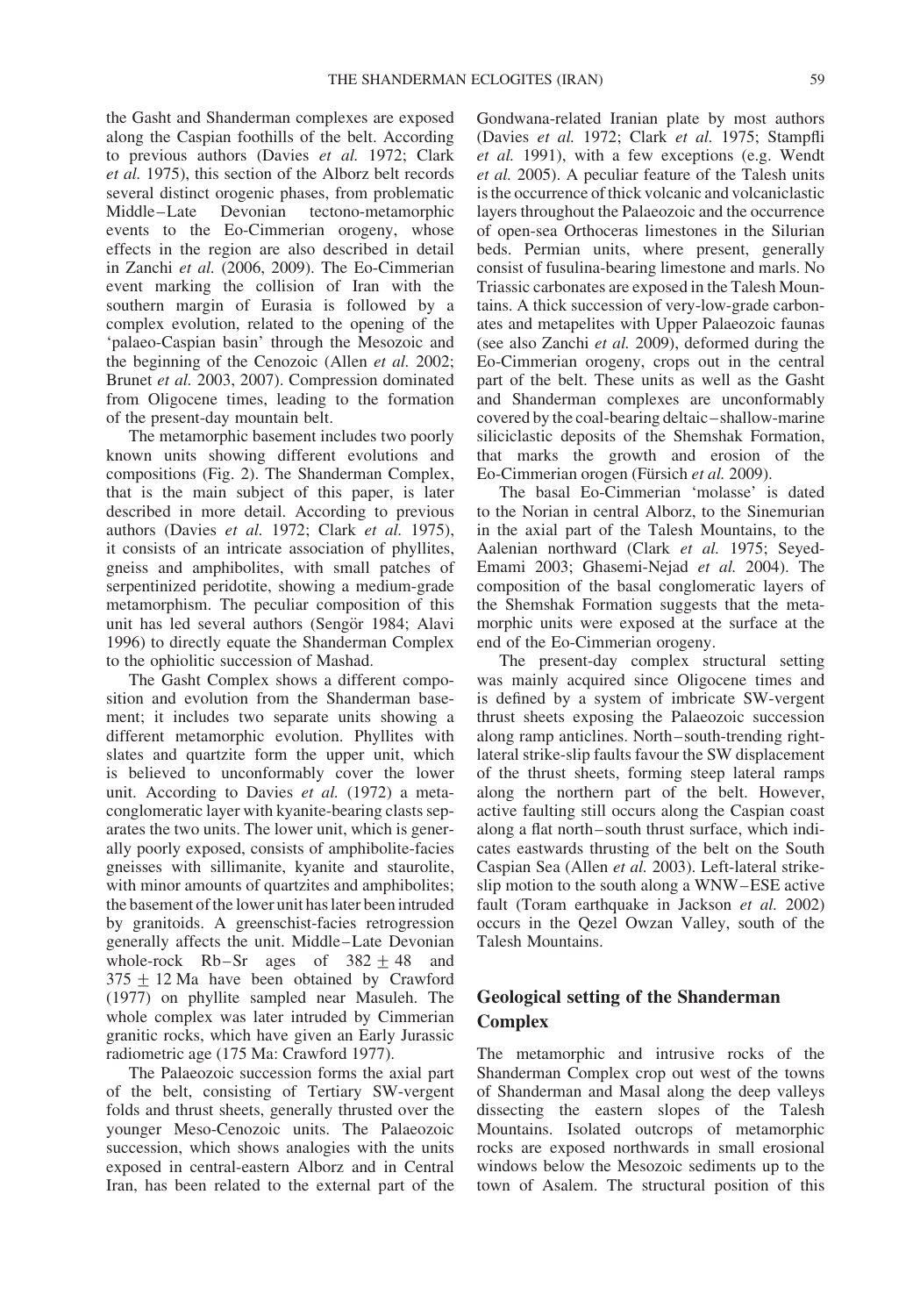

Fig. 2. Geological scheme of the NW Talesh Mountains region (detail from scheme of Fig. 1).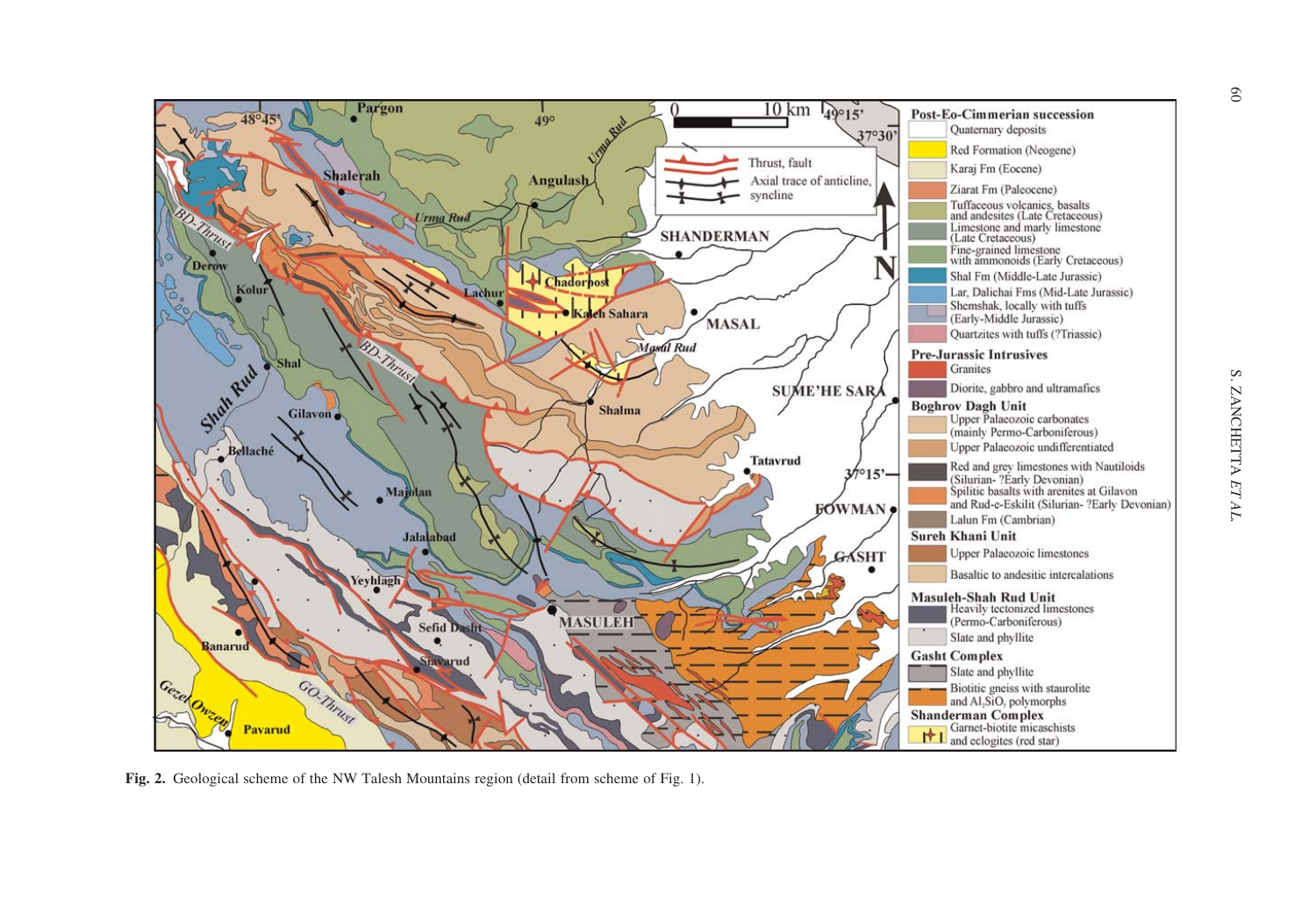complex is ambiguous owing to the lack of significant exposures, as the Caspian foothills of the Talesh Mountains are, in fact, densely forested and rocks are deeply weathered. Strike-slip and normal faults generally separate these rocks from the Palaeozoic successions cropping out to the west, whereas between the Masal and Lachur valleys the Palaeozoic sedimentary successions seem to tectonically cover the basement along low-angle surfaces.

The Shanderman Complex mainly includes metabasites and micaschists, with only minor calcschists, quartzites and phyllites (Lachur Valley). Phyllitic rocks always show white mica porphyroclasts, suggesting that they have been originated by retrogression of the surrounding micaschists.

In the Masal Valley the crystalline basement of the Shanderman Complex is represented by partly retrogressed garnet–staurolite micaschists with minor amphibolites, present as metric-scale boudins, and quartzite levels. The metamorphic basement was successively intruded by intermediate–mafic intrusive bodies, rich in ultramafic cumulates, mainly exposed in the Lachur Valley and in the Urma Valley, near the village of Shalerah, where the intrusives form a NW–SE narrow fault-bounded stripe within micaschists and amphibolites.

Field structural analysis has shown the presence of at least three distinct deformational phases in the complex. The first phase produced a pervasive foliation under eclogitic conditions, the second one is responsible for crenulation of the previous structures, locally associated with an axial plane foliation, developed under amphibolite-facies conditions. The third deformation phase produces gentle–close folds with NW–SE-oriented axes and subvertical axial planes.

The whole complex is cross-cut by high-angle and vertical WNW–ESE- and NNW–SSE-trending shear zones, a few to several metres thick, with, respectively, left- and right-lateral motions. Rocks are deeply fractured and altered close to shear zones, showing a pervasive serpentinization of the ultramafics. Ultramafic cumulates are also heavily serpentinized along the contacts with the eclogites and micaschists. Contacts between the igneous bodies and the metamorphic rocks were not observed owing to poor exposure. We suppose, based on general geometrical relationship, that the boundary is a partially faulted primary intrusive contact.

## Structural evolution and petrography of the Shanderman metamorphic rocks

The metamorphic rocks of the Shanderman Complex consist of mafic eclogites, garnet amphibolites and micaschists, with minor amounts of calcschists, phyllites and quartzites. Eclogites are present as bodies, several tens to hundreds of metres in size, cropping out within garnet–staurolite–kyanite micaschists near the village of Chadorpost (star in Fig. 1), along the road taking to Lachur.

The metamorphic basement of the Shanderman Complex was affected by at least three different phases of ductile deformation. The first phase  $(D_1)$ is responsible for the development of a pervasive axial plane foliation  $(S_1)$  within the eclogites, marked by the preferred orientation of paragonite and clinopyroxene (Fig. 3a, d). The  $S_1$  foliation is clearly visible only within the eclogitic bodies, whereas it has been almost completely transposed during the successive deformation phases in the surrounding micaschists. Rare and poorly preserved relicts of the  $S_1$  foliation were observed at the microscale within garnet amphibolites, where pseudomorphs of plagioclase  $+$  amphibole symplectite on former omphacitic clinopyroxene define a weak preferred orientation at a high angle to the  $S<sub>2</sub>$  foliation developed during the amphibolite-facies retrogression.

The successive event  $(D_2)$  occurred at amphibolite-facies conditions. It is evident within micaschists and garnet amphibolites where an axial plane foliation,  $S_2$ , represents the most pervasive fabric element at the meso- and the microscale. The  $D<sub>2</sub>$  deformation phase did not deeply affect the eclogites, where only a weak crenulation of the  $S_1$ eclogitic foliation is locally present.

The garnet amphibolites cropping out near the village of Varadeh and along the Lachur Valley are strongly foliated, with garnet present only as relicts. The foliation is defined by amphibole  $+$ titanite  $+$  zoisite and is pervasive on millimetric scale. In some samples a symplectitic association made of plagioclase  $+$  amphibole has been observed, suggesting a former eclogitic mineral assemblage for the garnet amphibolites. The pervasive foliation shown by the amphibolites is probably correlated to the crenulation observed in the eclogites, which post-dates the eclogitic event. Structural relationships between eclogites and amphibolites have not been observed, but the presence of  $plagioclase + diopside$  symplectites within the amphibolites suggest that the garnet amphibolites of Lachur and Varadeh have also experienced high-pressure conditions. Retrogression of the eclogitic assemblage in garnet amphibolites was accompanied by the development of a strong foliation, which is absent in well-preserved eclogite outcrops.

Foliation  $S_2$  present in the garnet–kyanite– staurolite micaschists and the garnet amphibolites is locally intensively crenulated due to a successive deformation phase  $(D_3)$ .  $D_3$  is responsible for the development of tight–closed folds present both at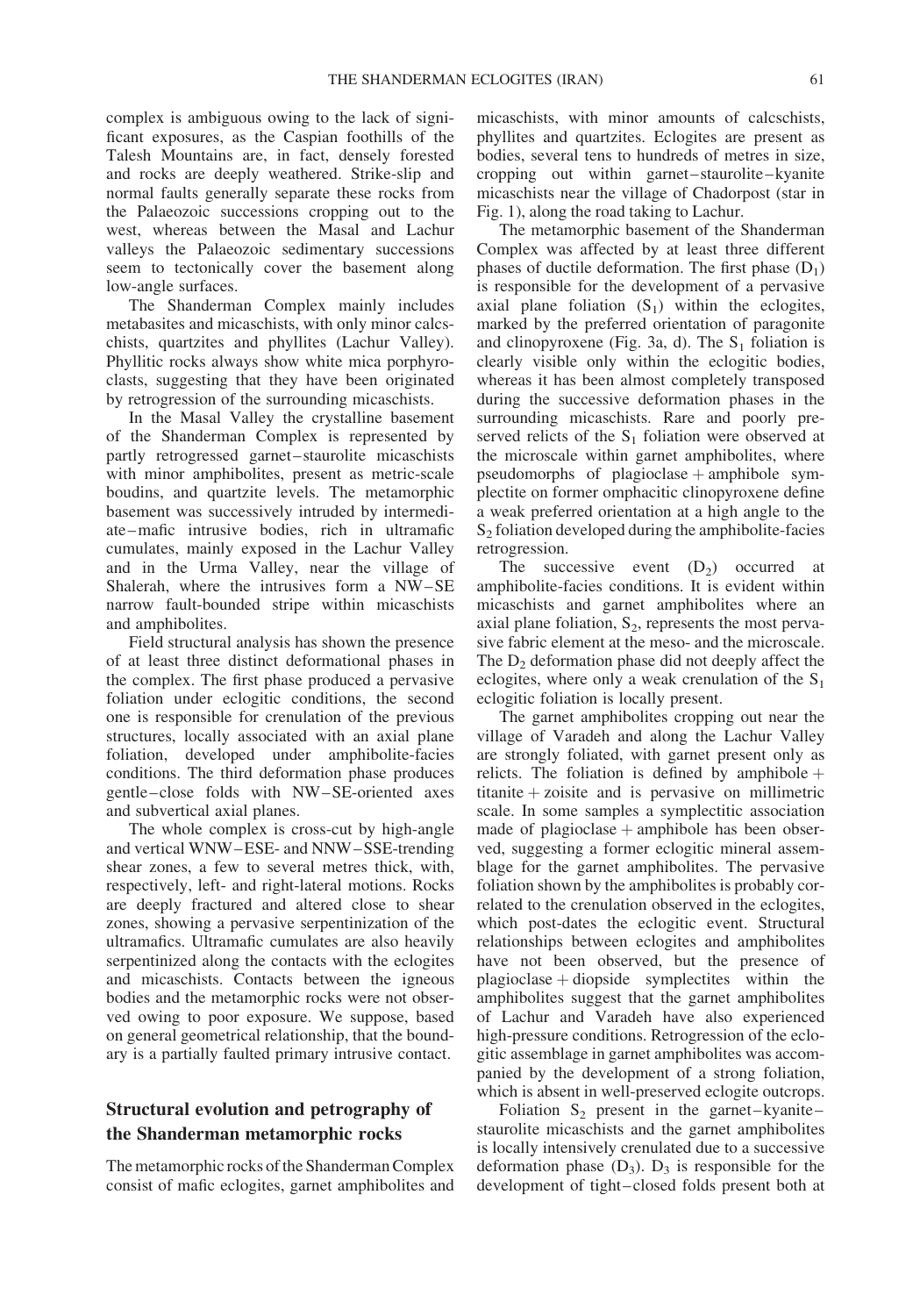

Fig. 3. Microstructures of the Shanderman eclogites. (a) Garnet (grtII) and paragonite (pgI) porphyroblasts in a fine-grained matrix made of cpxII + pgII + czoII. (b) Garnet porphyroblast preserving a core (grtI) with inclusions of bluish-green amphibole (amI), quartz, chlorite and rutile of the  $M_1$  phase assemblage. (c) Large paragonite (pgI) and omphacitic clinopyroxene (cpxI) porphyroblasts of the M2 eclogitic assemblage. (d) Clinozoisite porphyroblasts (czoII) synkinematic with respect to  $\bar{S}_1$  foliation; inclusions forming the internal foliation within the czoII crystals are of rutile, quartz and paragonite.

the cm- and the m-scale that are not associated to an axial plane foliation.

The contacts between the eclogites and the surrounding micaschists and amphibolites are generally covered. Thus, structural relationships between the eclogitic bodies and the surrounding basement remain unclear, even if the pressure peak recorded by the eclogites should predate the main deformation event,  $D_2$ , easily recognizable in micaschists and amphibolites. Nonetheless, a common tectono-metamorphic evolution of eclogites, garnet amphibolites and micaschists can be assumed, based on the occurrence of the  $S_1$  relicts and of diopside  $+$  plagioclase symplectites within the garnet amphibolites, suggesting the derivation of these from former eclogites such as those exposed near Chadorpost.

The eclogites display a S-tectonitic texture owing to the preferred orientation of white mica and clinopyroxene that define a pervasive foliation, the  $S_1$  in the above reconstruction. A poorly defined mineralogical layering is formed by mm-thick metamorphically differentiated garnet- or clinopyroxene-rich layers.

Eclogites have a rich mineralogy with clinopyroxene, garnet, paragonite, phengite, amphibole, clinozoisite, epidote, quartz, rutile, titanite, calcite, plagioclase, and minor apatite and chlorite.

The texture is generally inequigranular owing to the occurrence of porphyroblasts, some millimetres in size, of garnet, omphacite, clinozoisite and paragonite, surrounded by a pervasive foliation made of the same phases, with the exception of garnet and the addiction of quartz and rutile. Garnet porphyroblasts display an inclusion-rich core and a almost inclusion-free rim, that had partly overgrown the  $S<sub>1</sub>$  foliation. In the garnet cores inclusions of bluishgreen amphibole, epidote, white mica, quartz, rutile and calcite were recognized.

Microstructural analyses allow the reconstruction of at least three different equilibrium-phase assemblages in the mafic eclogites of the Shanderman Complex. Mineral abbreviations in the text follow IUGS recommendations.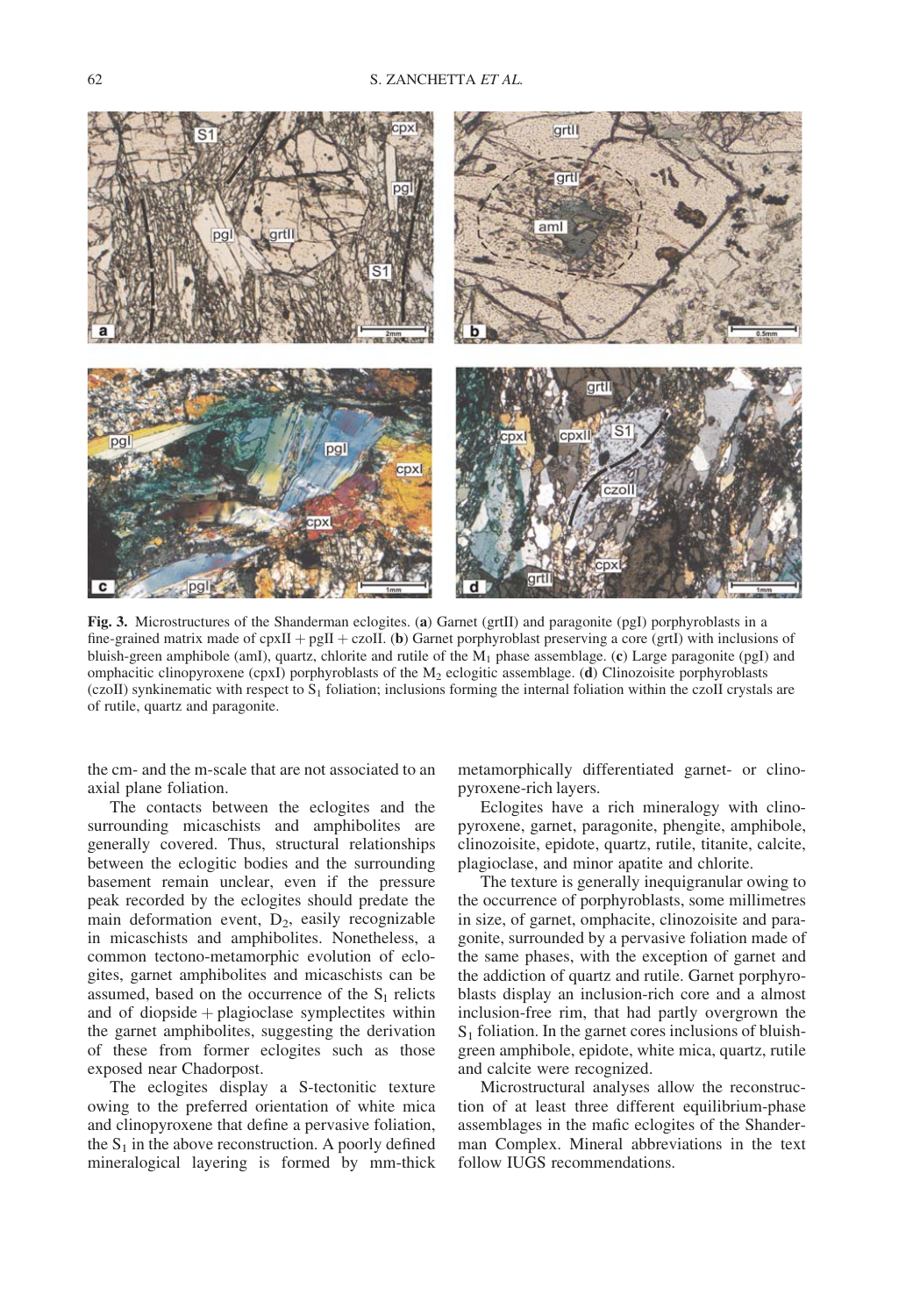The first assemblage  $(M_1)$  is preserved within garnet cores and includes:

$$
amI + ep + phg + rt + qtz + cal \pm chI(M_1).
$$

This paragenesis is thought to predate the eclogite-facies stage and possibly indicates highpressure–low-temperature conditions within the epidote–blueschist facies. Garnet cores (grtI) preserving this phase assemblage (Fig. 3b) display a rounded shape with irregular rims, often characterized by clusters of tiny rutile and quartz inclusions. Textural relationships occurring between garnet cores and the inclusions of the  $M_1$  phase assemblage remain unclear, even if it is likely that grtI post-dates the growth of the  $M_1$  assemblage and predate the successive eclogitic stage.

The successive phase assemblage  $(M_2)$  grew at eclogite-facies conditions and consists of:

$$
grtII + cpxI + pgI + czoI + qtz + rt + cal (M2).
$$

GrtII rims grew in continuity on grtI cores, usually with a euhedral habit. CpxI, pgI, rtII, qtz and cc inclusions were rarely observed within grtII. Omphacitic clinopyroxene (cpxI) paragonite (pgI) and clinozoisite (czoII) are present as millimetric porphyroblasts displaying no shape-preferred orientation. CpxI and pgI porphyroblasts (Fig. 3c) are almost inclusion-free and clearly predate the development of the  $S_1$  foliation. In several samples pgI porphyroblasts display evidence of recrystallization at the contacts with the finegrained pgII, individuating the  $S_1$  foliation. CzoI porphyroblasts preserve remnants of internal foliation made of qtz and rt, that is sometimes in continuity with  $S_1$ . Owing to these characters, czoI is considered pre- to early- $S_1$ .

The  $S_1$  foliation shows the same phase assemblage of the porphyroblast population and is made of fine-grained omphacitic clinopyroxene, paragonite, zoisite, quartz and rutile. Locally, garnet rims grew statically on the  $S_1$  foliation indicating that garnet growth outlasts the formation of  $S_1$ . The sin- $S_1$  phase assemblage consists of:

$$
grtII + cpxII + pgII + czoII + qtz \pm ttn (M3).
$$

Eclogites are exceptionally well preserved and only a few samples display a non-pervasive re-equilibration at amphibolite-facies conditions. In this case  $p\lg I + amII$  symplectites grew on cpxI and cpxII, whereas  $amII + pIgII$  coronae formed around some garnet porphyroblasts. In a few cases tiny epidote crystals (epII) have been found within  $amII + pIgII$  coronae around garnet. The presence of epidote in the phase assemblage, substituting

for garnet, indicates pressure conditions below the garnet stability field, i.e. within the epidote– amphibolite facies. In two samples a greenschistfacies re-equilibration was observed with thin rims of actinolitic amphibole (amIII) and albite (amIII) growing on cpxI porphyroblasts.

# Whole-rock data of eclogites and mafic intrusives

The small plutons intruded into the Shanderman Complex are mainly Mg-gabbros, with minor ultramafic cumulates and rare acid differentiates. The intrusives are substantially undeformed and only slightly metamorphosed in greenschist-facies conditions. The magmatic texture is well preserved in most of the samples. The ultramafic cumulates are locally serpentinized, probably due to fluid circulation along various dm- to m-thick steep shear zones affecting the rocks. Supplementary material: GPS co-ordinates of the analysed samples are available in Table 1 at http://www. geolsoc.org.uk/SUP18342.

The primary magmatic phase assemblage of the gabbros is: clinopyroxene + plagioclase  $+$  $amphibole + olivine + spinel.$  In some samples epidote seems to be a primary mineral, whereas more often it is recognized as a secondary phase grown on clinopyroxene and amphibole. The ultramafic cumulates are mainly made of clinopyroxene and olivine (i.e. wehrlitic in composition) with minor orthopyroxene.

Almost all the collected samples are olivinenormative (i.e. Mg-gabbros) and display a transitional–alkaline character based on major element whole-rock analyses (Fig. 4). The Kalhe– Sahara Gabbro displays a marked alkaline character with respect to the Lachur and Shalerah gabbros. The ultramafic cumulates plot in the gabbronorite field of the De La Roche diagram, i.e. towards the Mg-rich area. Supplementary material: whole-rock chemical data of the mafic intrusives, ultramafic cumulates and metabasites of the Shanderman Complex are available in Table 2 at http://www. geolsoc.org.uk/SUP18342. The high-field-strength (HFS) elements' abundances and ratios point to a volcanic arc as the most suited tectonic setting for the emplacement of the mafic intrusives. Oceanic character of the arc crust is unlikely in that continental crust has to be preferred owing to the presence of magmatic epidote, which indicates medium pressures of crystallization, compatible with a mid-crustal setting.

The rare earth element (REE) chondritenormalized patterns of the gabbros (Fig. 5b) are similar for all the samples, except for the RA10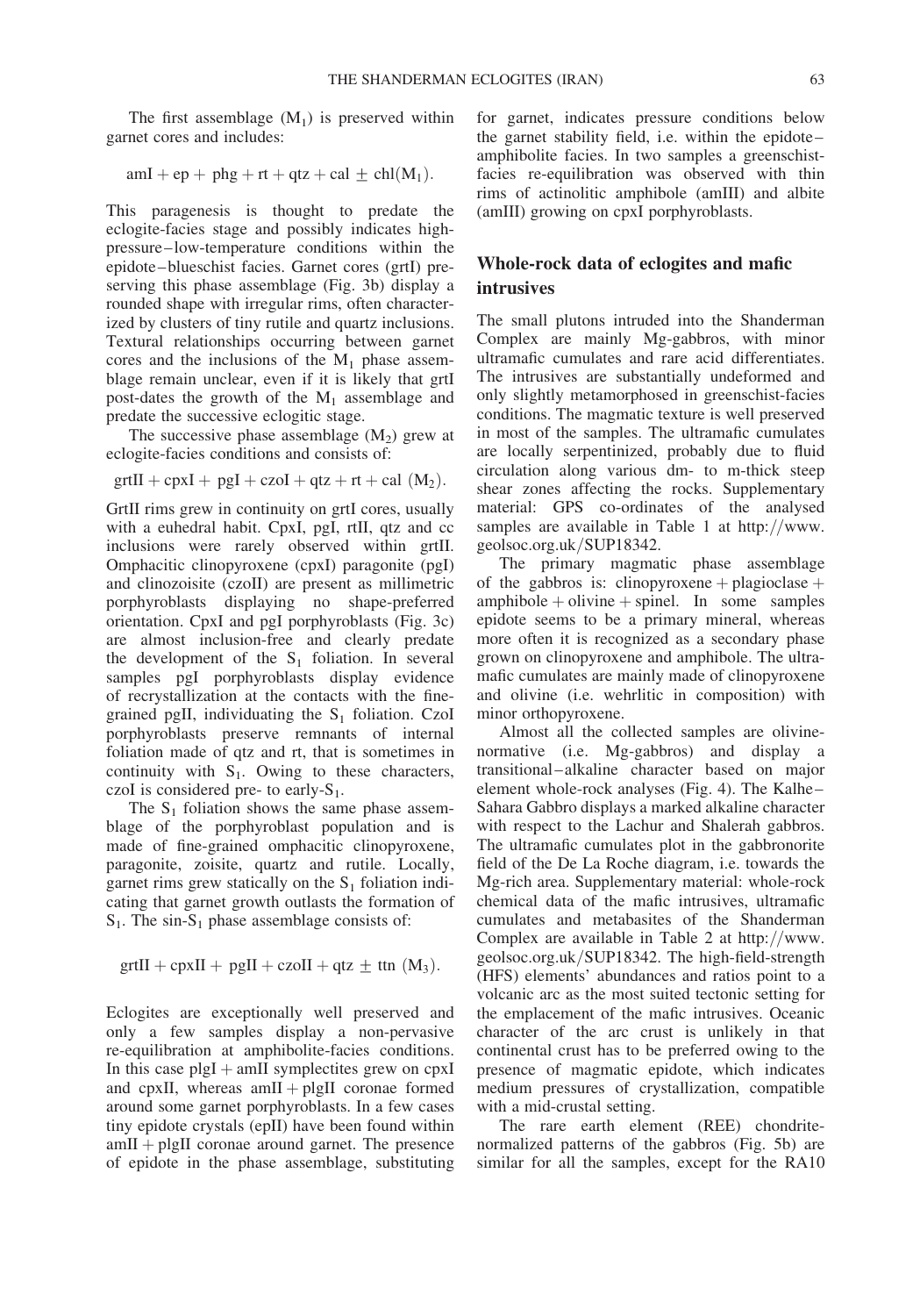

Fig. 4. R1–R2 classification diagram (De La Roche *et al.* 1980) of representative samples of the Shanderman eclogites and mafic intrusives. Eclogites (sample RA32) and most of the gabbros plot within the olivine gabbro field. Serpentinites from Shalerah and Lachur plot in the gabbronorite field.

(Shalerah Gabbro) which displays an evident enrichment in light REE (LREE) (about 80 times chondritic values for La and Ce) similar to ocean island basalt (OIB) or enriched mid-ocean ridge basalt (E-MORB).

The REE patterns of the other mafic intrusives and metabasites are of the normal MORB (N-MORB) type (Fig. 5b), with LREE less than 10 times chondritic values and the heavy REE (HREE) around or slightly above 10 times chondritic values. Interpretation of the incompatible element diagram is more difficult due to the enhanced dispersion of the values. Incompatible elements, and specially the large-ion lithophile elements (LILE), are known to be very mobile during metamorphism and hydrothermal alteration due to their high solubility in aqueous fluids. As the Shanderman intrusive rocks have been slightly metamorphosed at greenschist-facies conditions, and the circulation of aqueous fluid is demonstrated by the presence of serpentinized ultramafic cumulates, the interpretation of the incompatible element diagrams has to be considered tentative. The most evident differences lie in the LILE abundances with the Shalerah Gabbro

enriched in LILE compared with the Lachur and the Kale Sahara gabbros (Fig. 5a). A more or less marked negative Nb anomaly is present in the pattern, compatible with the interpretation of a volcanic arc based on the HFSE (HFS element) content and ratios. Whole-rock chemical analyses have also been performed on the garnet amphibolites (RA52) and eclogites (RA32). The major element and the trace element data of the eclogites and amphibolites are very similar to those of the intrusive rocks analysed. The Kale Sahara amphibolites display marked positive anomalies of K and Sr; the origin of these LILE anomalies is not well understood and a possible metamorphic origin needs to be taken into account because of the high solubility of these elements in aqueous fluids.

## Mineral chemistry

Quantitative mineral analyses were obtained with an ARL SEMQ microprobe and a JEOL 8200 Superprobe at the University of Milan, both equipped with WDS spectrometers. Operating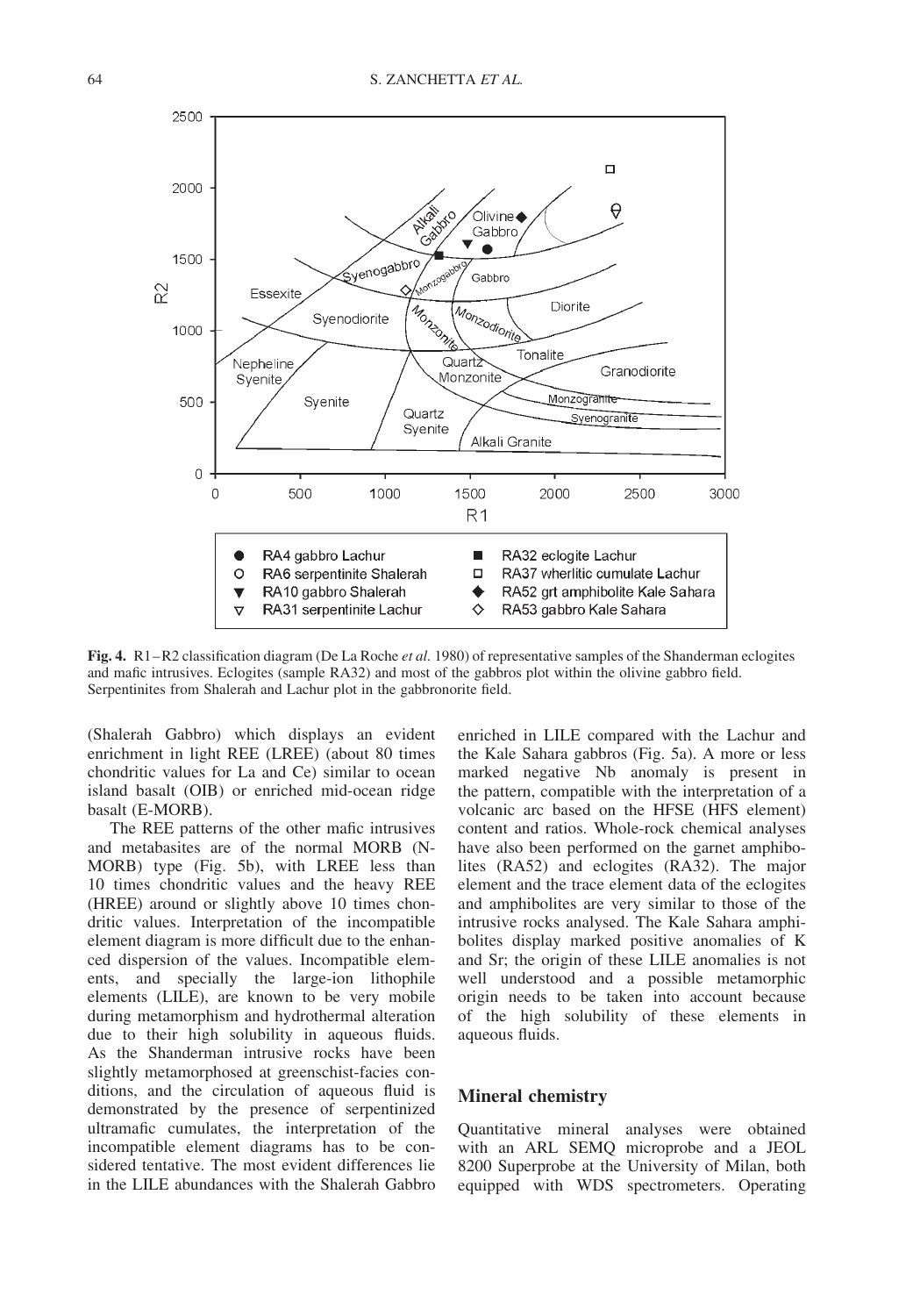

Fig. 5. (a) Incompatible and (b) REE spider diagrams of the Shanderman mafic intrusives and eclogites. Chondrite values are from Nakamura (1974).

conditions were 15 kV and 15 nA. Natural silicates were used as standards and the resulting data were processed with a ZAF (atomic number (Z), absorption (A) and fluorescence (F)) correction procedure. All the analyses were collected using a focused beam, except for the micas for which a  $5 \mu m$ -probe diameter was used.

### Garnet

The chemical formulae of garnet were recalculated on the basis of 12 oxygens; the amount of  $Fe<sup>3+</sup>$  was determined by charge balance.

Garnet is mainly a Grs–Pyr–Alm solid solution, with the Sps component always  $\leq 10\%$ . Most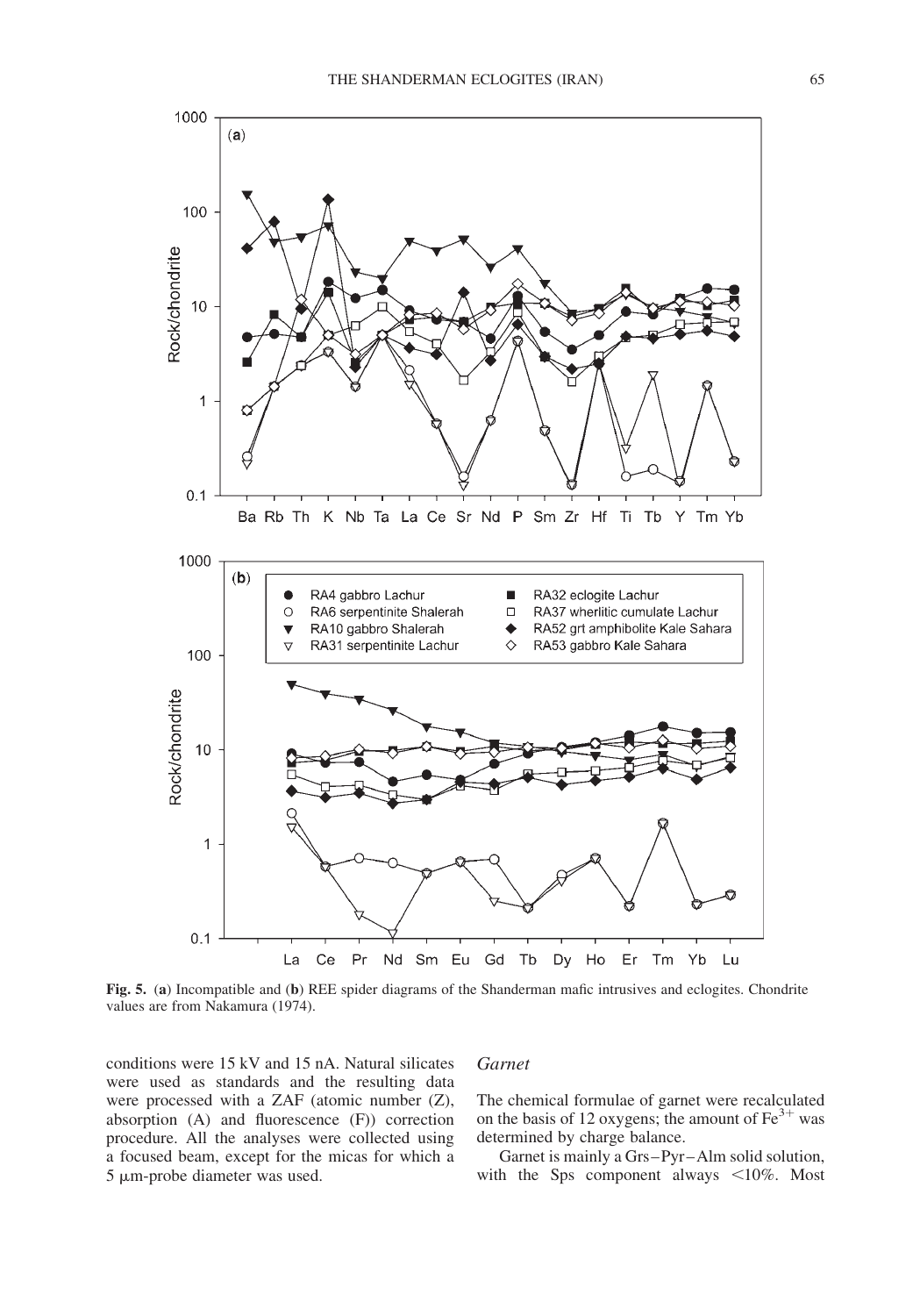

Fig. 6. Compositional profile through a garnet porphyroblast. Garnet shows a continuous chemical zoning with a core enriched in Grs and Sps. The Pyr and the Alm components increase towards the rim.

garnet porphyroblasts display a continuous zoning with a Grs- and a Pyr-rich core, and an enrichment of Alm and Pyr components towards the rim (Figs 6 and 7). Cores containing inclusions of blueschistfacies assemblage are  $Alm_{49-62}Grs_{32-22}Pyr_{08-11}$  $Sps_{10-05}$  in composition. Towards the rim Alm increases up to 65 mol%, Grs decreases below 20 mol% and the Pyr component reaches values of 20–22 mol%. Compositional profiles and X-rays maps indicate that all the analysed garnet porphyroblasts are continuously zoned, with no discontinuities at the contact between the

blueschist-facies cores and the outer eclogitic rims. The continuous chemical zoning of garnet is supposed to be due to a re-equilibration during the eclogite-facies metamorphism that annealed previous chemical inhomogeneities or to a continuous garnet growth through the transition from blueschist to eclogitic conditions. Representative garnet microprobe data are listed in Table 1.

Supplementary material: a complete list of garnet microprobe data is available in Table 3 at http://www.geolsoc.org.uk/SUP18342.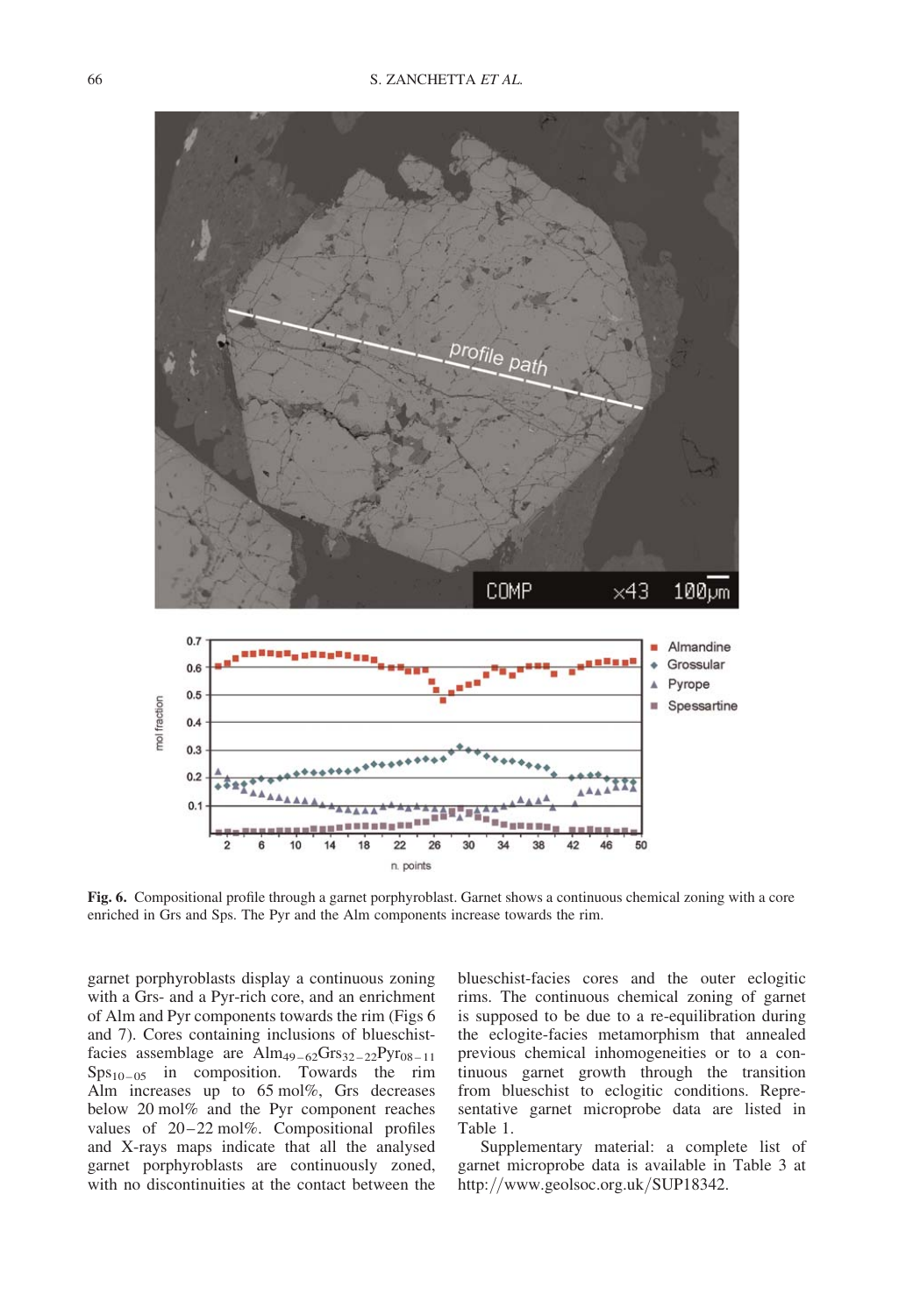

Fig. 7. Concentration maps of Ca, Mg, Fe and Mn within garnet. Maps were collected with a dwell time of 100 ms and are  $1024 \times 1024$ , with each pixel  $3 \times 3$  µm in size.

## Clinopyroxene

Clinopyroxene analyses were recalculated on the basis of 6 oxygens, the amount of  $Fe<sub>2</sub>O<sub>3</sub>$  was determined by stoichiometric charge balance.

Two different generations of clinopyroxene are present, both of them with omphacitic composition. CpxI porphyroblasts display a Na content ranging between  $Jd_{45}$  and  $Jd_{50}$ , with  $XMg(Fe_{tot})$  always close to 0.73. CpxI display a weak zoning with porphyroblast cores somewhat higher in Na content with respect to outer rims, with constant values of  $Jd_{48-50}$  for the cores and  $Jd_{45-49}$  for the rims (Fig. 8). CpxII, present within the foliated matrix  $(S_1 \text{ foliation})$ , is also omphacitic in

composition but with a lower Na content that ranges between  $Jd_{40}$  and  $Jd_{46}$ . The  $XMg(Fe_{tot})$ values are inhomogeneous, and range between 0.67 and 0.78. Representative electron microprobe analyses of clinopyroxenes from the Shanderman eclogites are given in Table 1. Supplementary material: chemical composition of omphacite from Shanderman eclogites are available in Table 4 at http://www.geolsoc.org.uk/SUP18342.

## White mica

White mica analyses were recalculated on the basis of 11 oxygens, considering all Fe as  $Fe<sup>2+</sup>$ .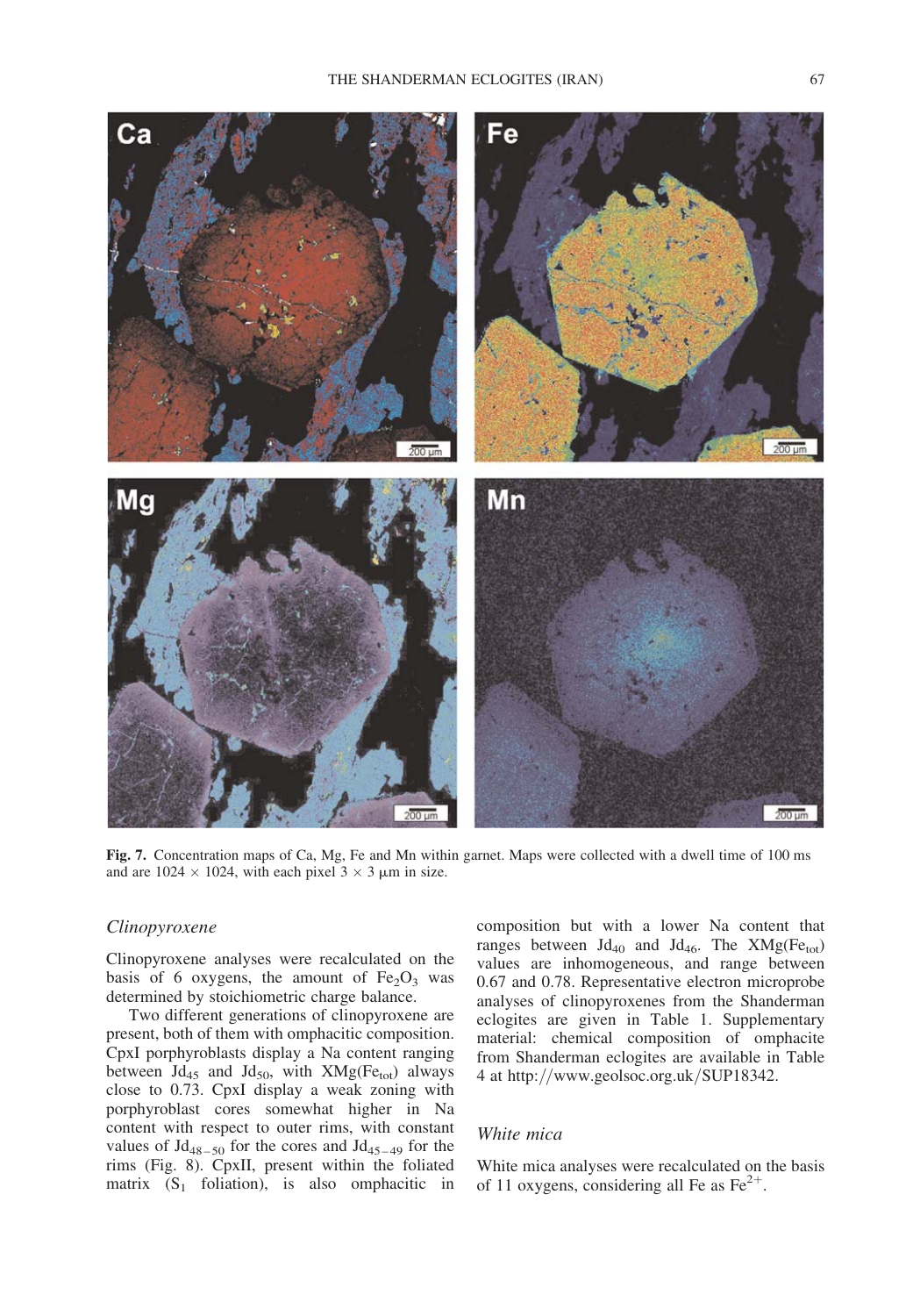| Sample<br>Stage                | <b>IR24</b><br>cpxI | <b>RA32</b><br>cpxI | <b>IR24</b><br>cpxII | <b>RA32</b><br>cpxII | <b>IR24</b><br>grt (core) | <b>RA32</b><br>$grt$ (rim) | <b>RA32</b><br>wmcaI | <b>RA32</b><br>pgI | <b>RA32</b><br>pgII | <b>IR24</b><br>amI | <b>RA32</b><br>amI | <b>IR24</b><br>ep        | <b>IR24</b><br>czoI      | <b>IR24</b><br>czoII     |
|--------------------------------|---------------------|---------------------|----------------------|----------------------|---------------------------|----------------------------|----------------------|--------------------|---------------------|--------------------|--------------------|--------------------------|--------------------------|--------------------------|
| SiO <sub>2</sub>               | 57.75               | 57.72               | 56.26                | 56.35                | 37.91                     | 38.61                      | 51.28                | 47.82              | 47.46               | 45.58              | 45.58              | 38.32                    | 39.47                    | 39.36                    |
| TiO <sub>2</sub>               | 0.06                | 0.00                | 0.04                 | 0.07                 | 0.11                      | 0.06                       | 0.16                 | 0.05               | 0.05                | 0.46               | 0.46               | 0.02                     | 0.11                     | 0.25                     |
| $Al_2O_3$                      | 12.05               | 11.89               | 10.32                | 10.96                | 20.93                     | 21.08                      | 27.11                | 38.97              | 39.37               | 11.63              | 11.63              | 23.55                    | 28.50                    | 28.01                    |
| $Cr_2O_3$                      | 0.02                | 0.03                | 0.01                 | 0.00                 | 0.06                      | 0.04                       | 0.03                 | 0.07               | 0.01                | 0.04               | 0.04               | 0.02                     | 0.08                     | 0.00                     |
| Fe <sub>2</sub> O <sub>3</sub> | 2.45                | 2.52                | 1.51                 | 0.67                 | 0.69                      | 0.51                       | $ \,$                | $-$                | $\qquad \qquad -$   | 15.64              | 15.64              | 12.89                    | 6.29                     | 9.00                     |
| FeO                            | 2.31                | 2.43                | 2.62                 | 3.35                 | 28.92                     | 28.49                      | 2.69                 | 0.49               | 0.41                | 4.85               | 4.85               | $-$                      | $-$                      | $\overline{\phantom{0}}$ |
| MnO                            | 0.00                | 0.04                | 0.08                 | 0.01                 | 1.25                      | 0.39                       | 0.01                 | 0.00               | 0.03                | 0.07               | 0.07               | 0.12                     | 0.05                     | 0.11                     |
| MgO                            | 6.86                | 6.93                | 8.47                 | 8.36                 | 2.02                      | 4.29                       | 3.36                 | 0.21               | 0.16                | 7.92               | 7.92               | 0.04                     | 0.20                     | 0.32                     |
| CaO                            | 11.23               | 11.04               | 13.78                | 13.44                | 8.97                      | 7.38                       | 0.01                 | 0.30               | 0.40                | 8.17               | 8.17               | 23.08                    | 23.11                    | 21.38                    |
| Na <sub>2</sub> O              | 8.23                | 8.21                | 6.83                 | 6.87                 | 0.01                      | 0.01                       | 0.78                 | 6.85               | 7.04                | 3.74               | 3.74               | 0.01                     | 0.01                     | 0.03                     |
| $K_2O$                         | 0.01                | 0.01                | 0.01                 | 0.00                 | nd                        | nd                         | 9.79                 | 0.93               | 0.57                | 0.12               | 0.12               | 0.00                     | $\overline{\phantom{0}}$ | $\overline{\phantom{0}}$ |
| Total                          | 100.97              | 100.82              | 99.92                | 100.09               | 100.88                    | 100.86                     | 95.23                | 95.69              | 95.50               | 98.23              | 98.23              | 98.05                    | 97.81                    | 98.46                    |
| Si                             | 2.02                | 2.02                | 2.00                 | 2.00                 | 3.00                      | 3.01                       | 3.42                 | 3.04               | 3.02                | 6.61               | 6.49               | 3.04                     | 3.05                     | 3.03                     |
| Ti                             | 0.00                | 0.00                | 0.00                 | 0.00                 | 0.01                      | 0.00                       | 0.01                 | 0.00               | 0.00                | 0.05               | 0.07               | 0.00                     | 0.01                     | 0.01                     |
| Al                             | 0.50                | 0.49                | 0.43                 | 0.46                 | 1.95                      | 1.94                       | 2.13                 | 2.92               | 2.95                | 1.99               | 2.19               | 2.20                     | 2.59                     | 2.54                     |
| Cr                             | 0.00                | 0.00                | 0.00                 | 0.00                 | 0.00                      | 0.00                       | 0.00                 | 0.00               | 0.00                | 0.00               | 0.00               | 0.00                     | 0.00                     | 0.00                     |
| $Fe3+$                         | 0.06                | 0.07                | 0.04                 | 0.02                 | 0.04                      | 0.03                       | $-$                  | $-$                | $-$                 | 1.71               | 1.76               | 0.77                     | 0.37                     | 0.52                     |
| $\text{Fe}^{2+}$               | 0.07                | 0.07                | 0.08                 | 0.10                 | 1.91                      | 1.86                       | 0.15                 | 0.03               | 0.02                | 0.59               | 0.54               | $-$                      | $-$                      |                          |
| Mn                             | 0.00                | 0.00                | 0.00                 | 0.00                 | 0.08                      | 0.03                       | 0.00                 | 0.00               | 0.00                | 0.01               | 0.01               | 0.01                     | 0.00                     | 0.01                     |
| Mg                             | 0.36                | 0.36                | 0.45                 | 0.44                 | 0.24                      | 0.50                       | 0.33                 | 0.02               | 0.02                | 1.71               | 1.60               | 0.00                     | 0.02                     | 0.04                     |
| Ca                             | 0.42                | 0.41                | 0.52                 | 0.51                 | 0.76                      | 0.62                       | 0.00                 | 0.02               | 0.03                | 1.27               | 1.25               | 1.96                     | 1.91                     | 1.76                     |
| Na                             | 0.56                | 0.56                | 0.47                 | 0.47                 | 0.00                      | 0.00                       | 0.10                 | 0.84               | 0.87                | 1.05               | 1.09               | 0.00                     | 0.00                     | 0.01                     |
| K                              | 0.00                | 0.00                | 0.00                 | 0.00                 | $\overline{\phantom{0}}$  | $\qquad \qquad -$          | 0.83                 | 0.08               | 0.05                | 0.02               | 0.02               | $\overline{\phantom{0}}$ | -                        |                          |
| Cations                        | 3.98                | 3.98                | 4.00                 | 4.00                 | 8.00                      | 7.99                       | 6.14                 | 6.88               | 6.91                | 15.00              | 15.00              | 7.98                     | 7.96                     | 7.92                     |

**Table 1.** Representative microprobe analyses of eclogite facies minerals from the  $M_2$  and  $M_3$  phase assemblages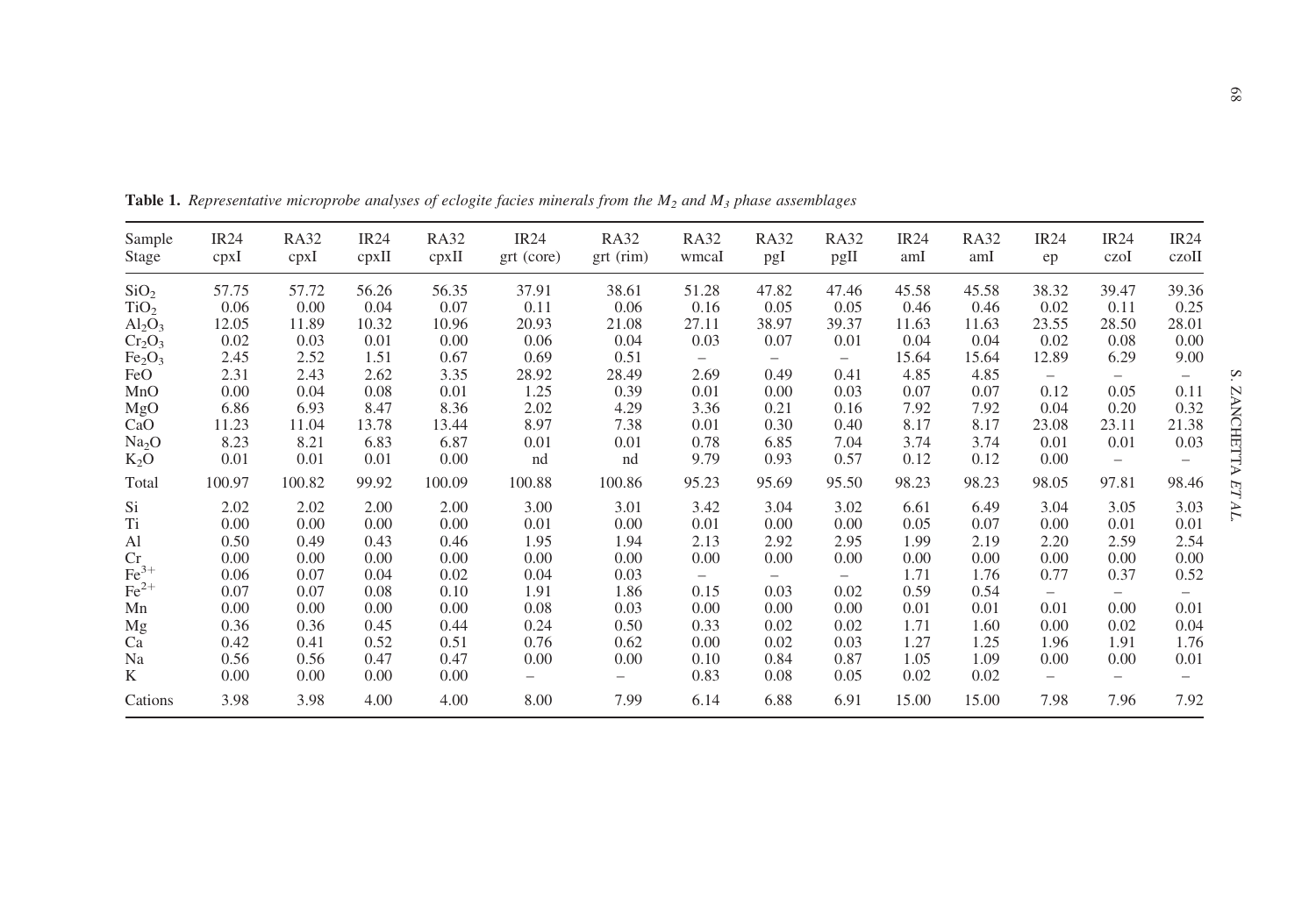

Fig. 8. Clinopyroxene compositions.

White mica, phg, preserved within garnet cores together with ampI, zoI, rt, qtz and cc (the  $M_1$ phase assemblage) displays a phengitic composition with Si up to 3.4 pfu (per formula unit) and a constant  $\text{XMgFe}^{2+}$  of 0.68–0.69. Paragonite porphyroblasts, pgI, have a K/Na ratio comprised between 0.09 and 0.11, with  $XMgFe<sup>2+</sup>$  ranging from 0.43 to 0.51, with the higher values usually in the cores. PgII, the white mica that defines the  $S_1$  foliation, displays a similar composition with somewhat lower  $K/Na$  ratio  $(0.05-0.9)$ and similar  $XMgFe<sup>2+</sup>$ . The Ca content of paragonite ranges between 0.25 and 0.30 pfu for pgI, and between 0.25 and 0.40 for pgII. Representative white mica analyses from the eclogites are given in Table 1 and are available as supplementary material in Table 5 at http://www.geolsoc.org.uk/ SUP18342.

## Amphibole

Amphibole analyses were recalculated on the basis of 23 oxygens and 13 cations  $+ K + Na + Ca$ .

AmI, preserved within garnet cores, is barroisitic in composition with Na content ranging between 1.01 and 1.41 apfu (atoms per formula unit), which means a Na amount in the B site between 0.72 and 1.03 pfu (Fig. 9a).

In some cases amI inclusions in garnet display a weak zoning, with Na content decreasing towards the rims.  $XMgFe(totot})$  values range between 0.40 and 0.43. AmII formed during amphibolite-facies re-equilibration, and it is present together with plagioclase within symplectites on former omphacitic clinopyroxene, cpxI and cpxII, or within amphibole–plagioclase coronae around garnet porphyroblasts. AmII is tschermakitic in composition with high  $XMg(Fe^{2+})$ , usually  $>0.75$ , and with

symplectitic amphiboles displaying the higher values up to 0.90 (Fig. 9b). In several samples a thin rim of actinolitic amphibole, amIII, was observed around omphacitic clinopyroxene. A few amphibole analyses are reported in Table 1. Supplementary material: a more complete list of amphibole analyses from Shanderman eclogites is available in Table 6 at http://www.geolsoc.org. uk/SUP18342.

#### Epidotes

Epidote analyses were recalculated on the basis of 12.5 oxygens considering all Fe as  $Fe<sup>3+</sup>$ .

Epidote (ep) preserved within garnet cores belong to the  $\widetilde{M}_1$  blueschist-facies assemblage, and show a Fe<sup>3+</sup> content between 0.75 and 0.80 pfu with no Mn ( $Mn < 0.02$  pfu). CzoI and czoII show a similar composition, with no Mn  $(Mn < 0.03$  pfu) and  $Fe<sup>3+</sup>$  ranging between 0.37 and 0.45 pfu, with czoI displaying invariably the lower values, 0.37– 0.40, and czoII the higher ones, 0.40–0.45. Representative analyses of different epidote generations are listed in Table 1 and are available as supplementary material in Table 7 at http://www.geolsoc.org. uk/SUP18342.

#### Other minerals

Plagioclase formulae were recalculated on the basis of 8 oxygens pfu. PlgI and plgII occurring with amphibole in symplectites around garnet, display a similar composition with An content around 0.15–0.18 mol%. The third generation of plagioclase, plgIII, supposed to have grown during the latest stages of exhumation display an albitic composition, with  $Ab = 97$  mol%.

Chlorite is present within garnet cores and it is supposed to belong to the  $M_1$  blueschist-faciesphase assemblage. Chlorite compositions are represented by clinochlore–daphnite solid solutions, with minor deviations towards the sudoite endmember. The mean  $X_{Mg}$  values range between 0.50 and 0.61, with the exception of chlorites from the RA32 sample which display lower  $X_{Mg}$ , within the range of 0.39–0.47.

Titanite, rutile, apatite and rare ilmenite have been found as inclusions in garnet and in the matrix without any significant compositional variations. Chemical formulae of titanite were recalculated considering all Fe as  $Fe^{3+}$  (Oberti *et al.* 1991). The  $X_{\text{Al}}$  of titanite, where  $X_{\text{Al}} = \text{Al}/(\text{Al} + \text{Ti} + \text{Al})$  $Fe<sup>3+</sup>$ ), is low and has constant values of 0.04–0.06.

Supplementary material: analyses of plagioclase, chlorite and titanite from the Shanderman eclogites are available in Table 8 at http://www. geolsoc.org.uk/SUP18342.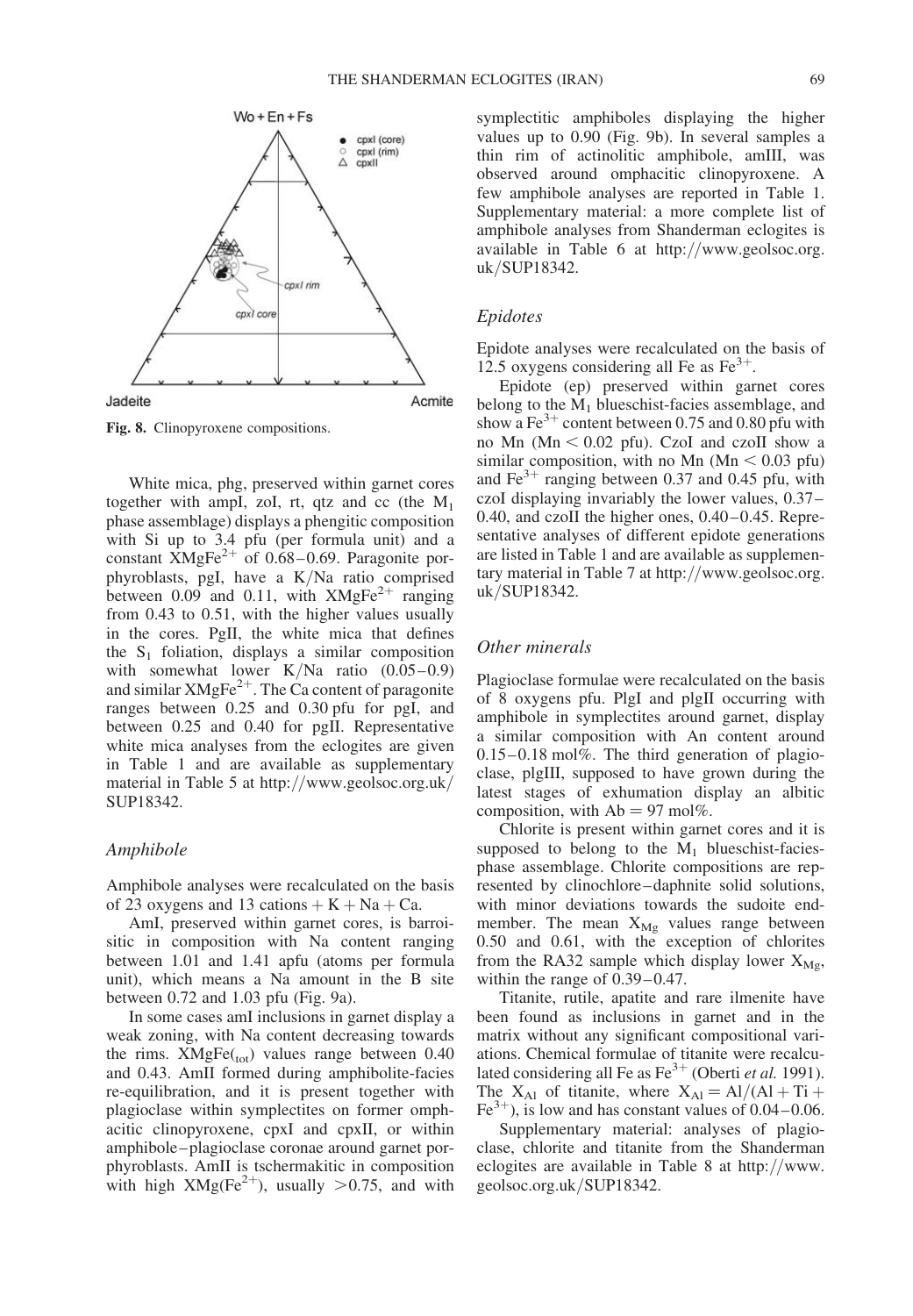

Fig. 9. (a) Na content in the B site v. Si content of amphibole. (b)  $X_{Mg}$  v. Si content. Amphibole classification on both diagrams is after Leake et al. (1997).

## Metamorphic evolution of the Shanderman eclogites

Pressure–temperature equilibrium conditions of the different metamorphic phase assemblages in the paragonite-bearing eclogites of the Shanderman Complex were estimated by means of available geothermometers and geobarometers, with additional constraints from available experimental data.

The peculiarity of the Shanderman eclogites is the preservation of a prograde  $P-T$  path from the blueschist to the eclogite facies. The  $M_1$  phase assemblage, aml + ep + phg + rt + qtz +  $cc + chl$ , indicates high-pressure–low-temperature conditions roughly constrained to 0.7–1.1 GPa at temperatures of  $400-550$  °C.

The pressure interval is defined on the basis of experimentally determined (Maruyama et al. 1986) and calculated (Evans 1990; Kerrick & Connolly 2001) mafic blueschist-phase relations, which indicate the disappearance of albite with increasing pressure in favour of sodic-amphibole  $+$ clinozoisite/epidote-bearing assemblages at 0.6– 0.8 GPa in a temperature range of  $400-500$  °C. The absence of sodic-clinopyroxene in the  $M_1$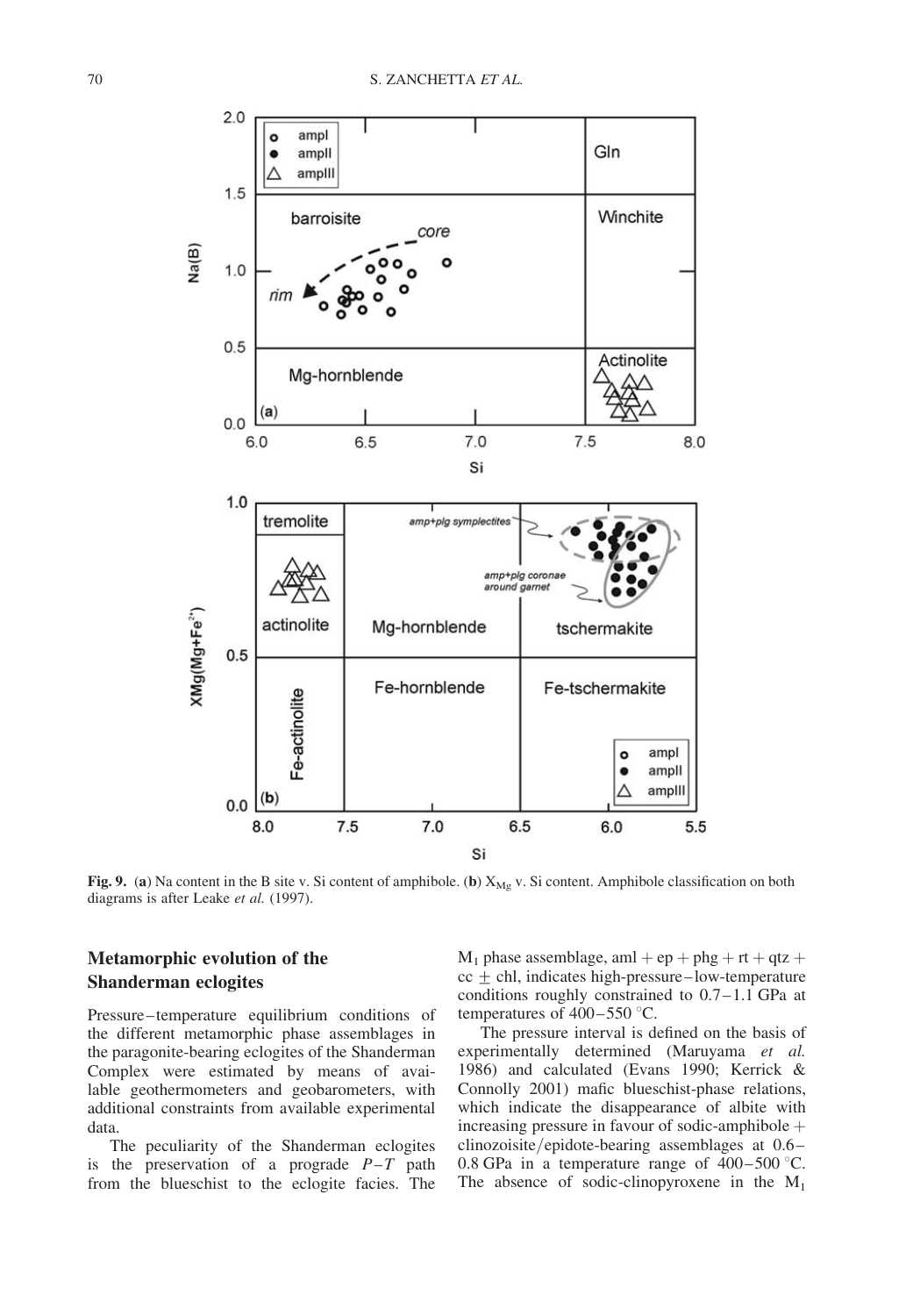assemblage indicates equilibrium pressure below 1.1 GPa at  $400-550$  °C.

Constraining the equilibrium temperature for the  $M_1$  phase assemblages is more difficult owing to the absence of reliable indicators. Considering garnet cores that preserve  $M_1$  inclusions not in equilibrium with them, the maximum temperature for the  $M_1$ stage is constrained by the garnet-in reactions, with increasing temperature within the 0.6–1.1 GPa pressure range, that sets an upper temperature limit for the  $M_1$  assemblage of around 450–500 °C (Maruyama et al. 1986; Evans 1990; Okay et al. 1998).

A successive pressure increase resolved in the stabilization of eclogitic conditions at which both  $M<sub>2</sub>$  and  $M<sub>3</sub>$  phase assemblages have grown. The  $M<sub>2</sub>$ and  $M_3$  assemblages are both characterized by the absence of amphibole and the presence of paragonite, together with garnet, Na-clinopyroxene, clinozoisite, calcite, quartz, rutile  $(M_2)$  and titanite  $(M_3)$ .

Experimentally determined phase relations on H2O-saturated MORB-like systems (Schmidt & Poli 1998; Poli & Schmidt 2004) constrain well the  $P-T$  stability field of amphibole-absent and clinozoisite/zoisite-bearing eclogitic-phase assemblages. Amphibole breaks down with increasing pressure at  $2.4-2.5$  GPa in the  $530-700$  °C temperature range, whereas (clino)zoisite is stable up to 3.1 GPa at approximately 700 °C (Poli & Schmidt 1995) for bulk-rock compositions with normative anorthite content (CIPW norm) around 31 wt%. The absence of amphibole in the  $M_2$  and M3 eclogitic-phase assemblages of the Shanderman eclogites could possibly represent a lower pressure

limit for the pressure peak, whereas the presence of (clino)zoisite is not so indicative due to the dependence of epidote stability on the normative anorthite content of the rock. An increased an<sup>CIPW</sup> content results in a much larger pressure range for epidote stability (Thompson & Ellis 1994; Wittenberg et al. 2002; Poli & Schmidt 2004) both towards upper and lower pressures. The an<sup> $CIPW$ </sup> content of the Shanderman eclogites ranges between 33 and 34.5 wt%, so it is slightly higher than the 31 wt% anCIPW of Poli & Schmidt (1995), probably resulting in a higher than 3.1 GPa pressure limit for (clino)zoisite within  $M_2$  and  $M_3$  phase assemblage of the Shanderman eclogites. Suggested equilibrium pressure for the  $M_2$  and  $M_3$  phase assemblages consider as indicative the absence of amphibole, even if it may also be due to compositional effect. If this is the case 2.4–2.5 GPa has to be taken as the maximum pressure, whereas a lower pressure limit is provided by the stability of paragonite (Holland 1979), as discussed below.

The upper pressure boundaries for equilibrium conditions of the  $M_2$  and  $M_3$  phase assemblages can be derived by the presence of paragonite in equilibrium with garnet, clinopyroxene and clinozoisite.

The paragonite-out reaction in Figure 10 is derived from Holland (1979): the paragonite breakdown, with a negative  $dP/dT$  slope, constrains the  $M<sub>2</sub>$  and the  $M<sub>3</sub>$  equilibrium paragenesis at pressure below approximately 2.5 GPa for temperatures between 530 and 650 $\degree$ C. Following previous considerations and considering as indicative the absence of amphibole, the presence of paragonite brackets the pressure peak recorded by the



Fig. 10. Phase relations in hydrated MORB-like compositions (with an<sup>CIPW</sup> = 31 wt%) with emphasis on (clino)zoisite-, epidote- and paragonite-bearing equilibria (Poli & Schmidt 2004). Reaction (1) and (2) are from Holland (1979); reaction (3) from Apted & Liou (1983). The  $P-T$  equilibrium fields for the M<sub>1</sub>, M<sub>2</sub> and M<sub>3</sub> phase assemblages of the Shanderman eclogites are shaded in grey.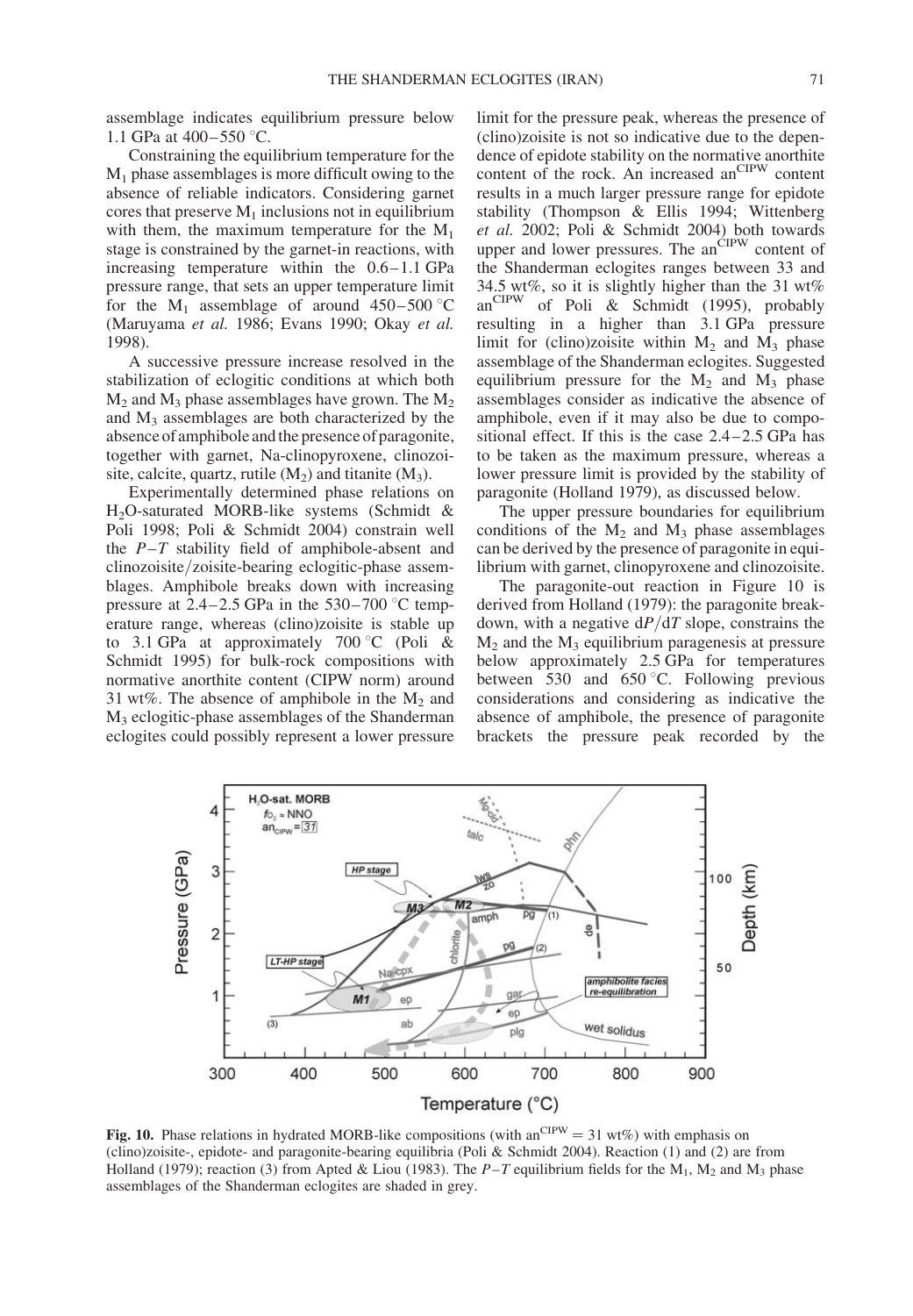Shanderman eclogites at 2.3–2.5 GPa. The grossular content of garnet coexisting with zoisite and omphacitic clinopyroxene in the  $M_2$  and  $M_3$  assemblages is similar to those reported by several experimental data (Poli & Schmidt 1995; Molina & Poli 2000) for pressure in the range of 2–2.5 GPa and bulk compositions approaching that of the Shanderman eclogites, this represents an additional constraint supporting the lower pressure estimate in addition to the absence of amphibole.

Temperature estimates for the  $M_2$  and  $M_3$  phase assemblages have been obtained by the garnet– clinopyroxene  $Fe^{2+}-Mg$  exchange geothermometer. Three different calibration have been applied: Ai (1994), Berman et al. (1995) and Krogh Ravna (2000). Supplementary material: analyses of the garnet–clinopyroxene pairs used for T estimates are available in Table 9 at http:// www.geolsoc.org.uk/SUP18342 together with results in Table 10 at http://www.geolsoc.org.uk/ SUP18342. Equilibrium temperatures obtained with the Ai (1994) and Krogh Ravna (2000) calibrations are lower with respect to those obtained employing the Berman *et al.* (1995) thermometer (Fig. 11). For pressures ranging between 2.3 and 2.5 GPa, the Ai (1994) and Krogh Ravna (2000) thermometers result in  $510-560$  °C for the M<sub>2</sub> phase assemblage and  $440-490$  °C for the M<sub>3</sub> phase assemblage. Temperatures obtained with the Berman *et al.* (1995) calibration are  $50-60$  °C higher than the previous and fit better with the experimentally determined phase relations represented in Figure 10. The temperatures obtained with the Ai (1994) and Krogh Ravna (2000) thermometers indicate equilibrium conditions for the  $M<sub>2</sub>$  stage and, especially, the  $M<sub>3</sub>$  stage close or within the lawsonite stability field. As no evidence of lawsonite growth has been observed, results obtained with the Berman et al. (1995) calibration of the garnet–clinopyroxene Fe–Mg exchange

thermometer have to be considered more reliable than estimates made with the Ai (1994) and Krogh Ravna (2000) calibrations. Discrepancies between the three different calibrations arise from the different  $dP/dT$  slope of  $K_D$  curves, with the Berman et al. (1995) calibration displaying a steeper slope compared with the other two. Such a difference results in minor discrepancies at high temperature, where the three calibrations give similar results (Krogh Ravna 2000), but at lower temperature the gap increases up to  $60-70$  °C. Following previous considerations, reliable temperature estimates for the  $M_2$  and  $M_3$  eclogitic-phase assemblages are, respectively, 575–615 and 505–  $550 \text{ °C}$ .

Pressure–temperature estimates of the eclogitic assemblages indicate that the  $M_3$  stage occurred at lower temperature and lower pressure than the  $M<sub>2</sub>$ . The pressure indication is derived from the iadeite content of cpxII ( $c$ . 0.45), belonging to  $M_3$ , which is somewhat lower than that of cpxI  $(c. 0.50)$  in the M<sub>2</sub> assemblage.

After the pressure peak some eclogite samples display a non-pervasive re-equilibration at epidote– amphibolite-facies conditions. Plagioclase–amphibole symplectites substituted for omphacitic clinopyroxene and amphibole  $+$  plagioclase  $+$  epidote formed around garnet porphyroblasts.

Epidote coexisting with plagioclase within coronae around garnets provides textural evidence of equilibrium pressures in the range of 0.4– 0.8 GPa (Apted & Liou 1983). Temperature estimates for the re-equilibration stage have been performed with the amphibole–plagioclase thermometer of Holland & Blundy (1994) on amII and plgII substituting for garnet: estimates range between 550 and 630  $\degree$ C for that pressure range. The latest stages of exhumation are recorded by the rare presence of actinolitic rims on omphacitic clinopyroxene, sometimes coexisting with albite and



Fig. 11. Temperature estimates for the grt–cpx pairs of the  $M_2$  and  $M_3$  phase assemblage. Ai94, Ai (1994); B95, Berman et al. (1995); K00: Krogh Ravna (2000).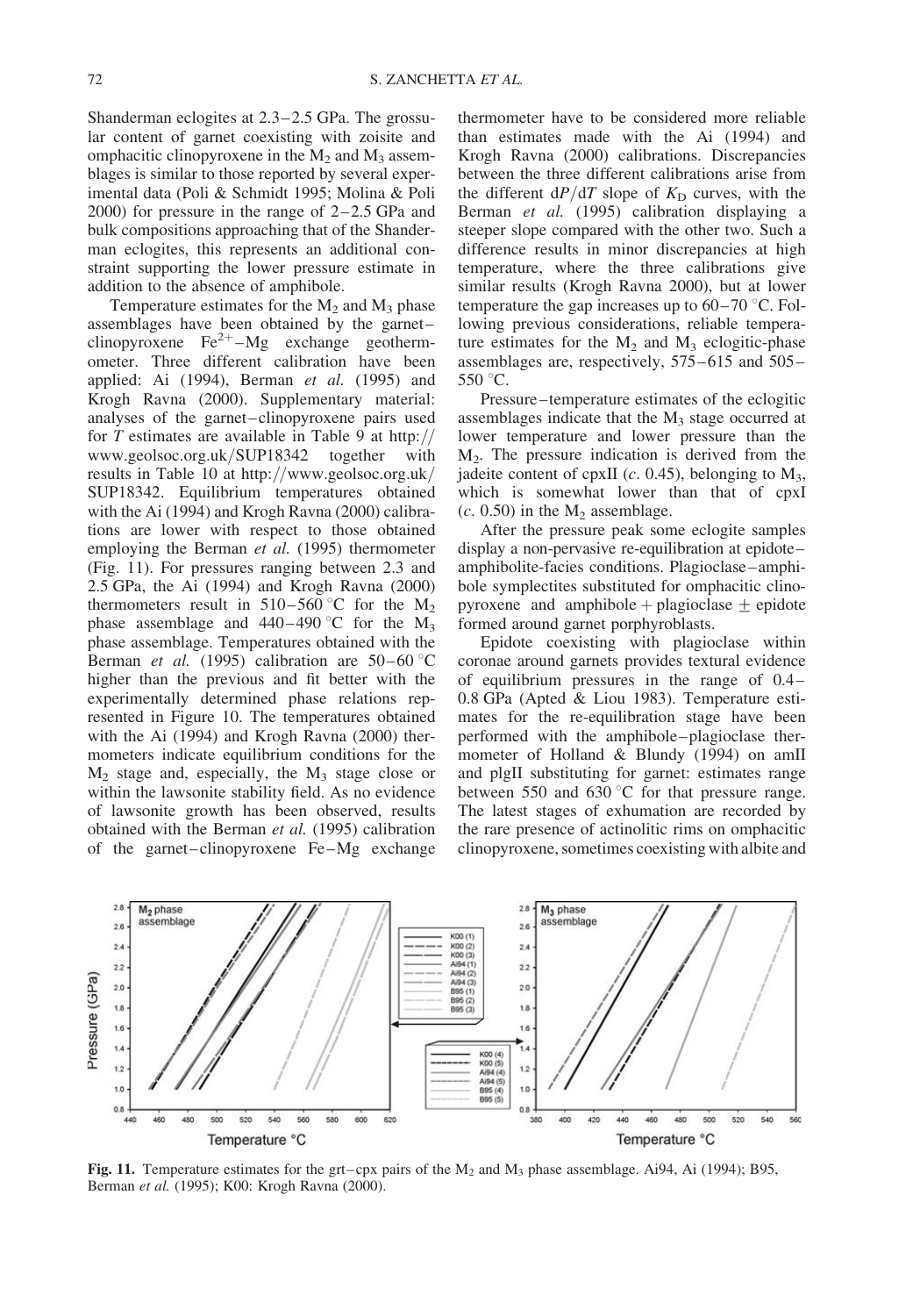

Fig. 12. (a)  $Ca/K$  v. Cl/K ratios of white mica separates from the Shanderman eclogites. (b)  $Ca/K$  v. step ages diagram. The Ca/K ratio of the less retrogressed samples, RA32 and RA24, plot in a narrow interval ranging between 1.17 and 1.26. (c) Cl/K ratios v. step ages. (d) Age spectrum diagram obtained by stepwise heating of paragonite separates of the Shanderman eclogites. The least altered sample, RA32, displays three steps, amounting to 76% gas release, ranging between  $305 \pm 2$  and  $324 \pm 3$  Ma.

by chlorite grown along fractures in garnet porphyroblasts.

### Geochronology

Three paragonite samples were analysed using  $39Ar-40Ar$  stepwise heating. Samples were separated using heavy liquids and purified by handpicking under the microscope. Owing to sample size limitations, heterogeneities in the obtained separates could not be eliminated. These heterogeneities derive to a great extent from intergrown retrogression products, as discussed in the petrographic description.

In order to unravel the isotopic signal of mixtures, the classic tool is the use of three-isotope common-denominator correlation diagrams (Villa

2001), because the minerals composing the mixture degas at different temperatures. As paragonite contains Ca in its stoichiometric formula, the most natural choice is use of the Ca/K ratio as abscissa and as ordinate the Cl/K ratio (a monitor of alteration) or step ages (Fig. 12a, b). The Ca/K v. age diagram was successfully used by Tomaschek et al. (2003) to estimate an age for a paragonite–phengite mixture. In Figure 12a, it can be seen that the data points for all three samples define a V-shape: one branch corresponds to variable Ca/K ratios with low Cl/K ratio, while a few points show an anticorrelated increase of Cl/K for decreasing Ca/K ratios. Such a distribution requires at least three different Ar reservoirs. A possible interpretation would identify the high-Cl, low-Ca points as alteration phases of the original Ca-rich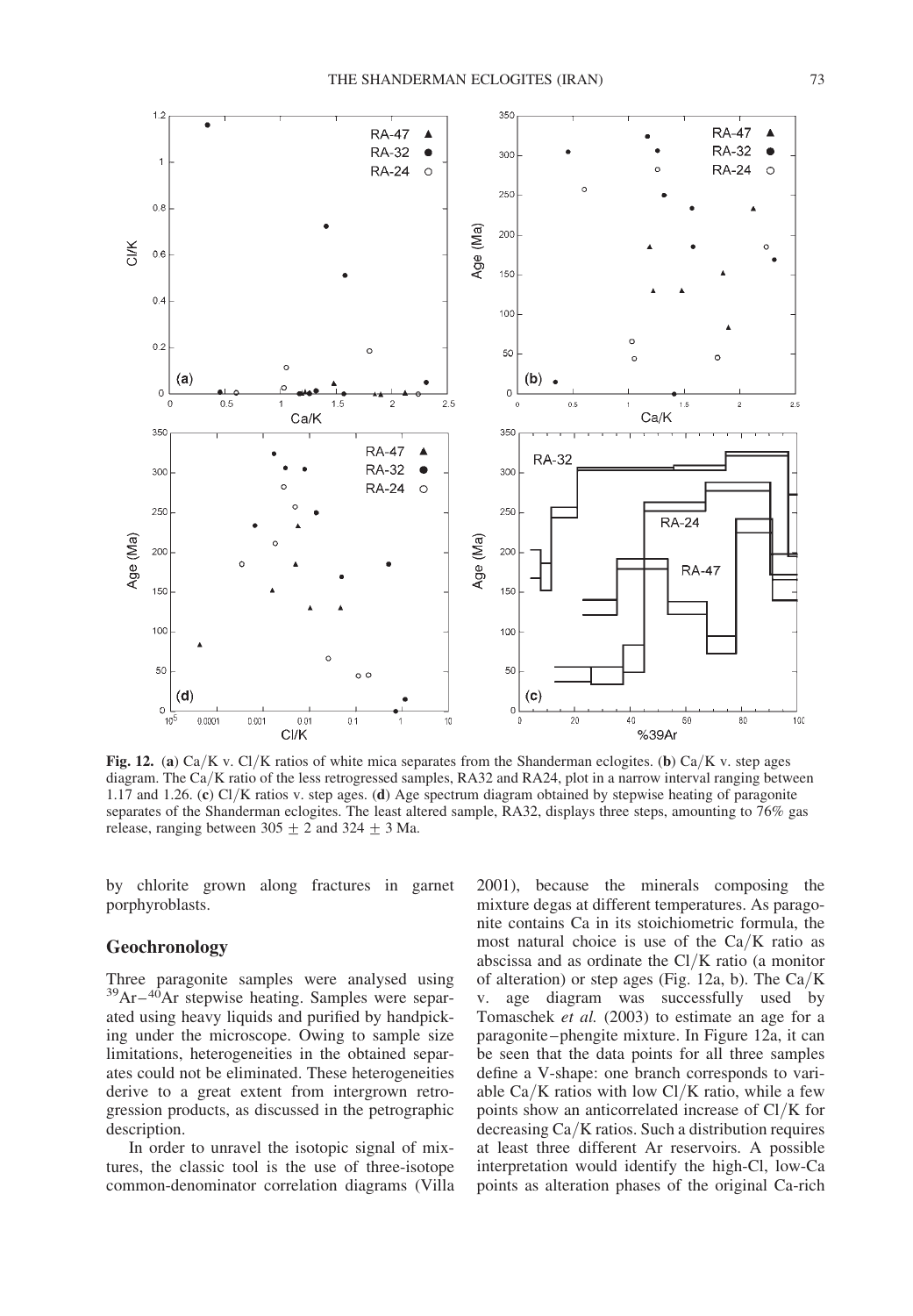paragonite. The low-Ca, low-Cl points would represent a different alteration or impurity phase different from paragonite. Because the points of all three samples define similar V-shaped trajectories, we are encouraged to believe that while their relative mass balance varies amongst our samples, the identity of the non-paragonite contaminants is the same and reflects the same retrogression/alteration event.

In Figure 12b, it can be seen that the step ages for the two less retrogressed samples, RA24 and RA32, correspond to  $Ca/K$  ratios in the narrow interval between 1.17 and 1.26. We interpret this ratio as the chemical signature of paragonite and the corresponding ages as those least affected by chemical perturbations.

The influence of alteration on ages can be diagnosed using the Cl/K v. age diagram (Fig. 12c). This plot was used by Heuberger et al. (2007) to resolve the effect of secondary modification of a substoichiometric muscovite. For all three samples, the highest step ages correspond to Cl/K ratios between 0.002 and 0.008, a range of values that is typical of white micas. Alteration results in introduction of Cl and removal of Ar, as shown by the negative correlation slope shown by our data points. Extreme Cl/K ratios exceeding 1 correspond to almost zero-age secondary phases. On the left-hand side of the diagram, each sample features one high temperature step with low ratios  $<$  0.0008. These could correspond to minor admixtures/intergrowths of a late-degassing, Cl-free phase such as (secondary young) feldspar.

The age spectrum diagram (Fig. 12d) can now be reliably interpreted in terms of multiple generations of variably altered minerals. The least altered sample is RA-32, which features three steps (totalling 76% of the gas release) ranging between  $305 \pm 2$  and  $324 \pm 3$  Ma. Given the mutual discordance of these three steps, a conservative age estimate for the paragonite-forming metamorphism is  $315 \pm 9$  Ma.

### Discussion and conclusions

Our data support the interpretation of the Shanderman Complex as a deeply subducted slice of continental crust intruded during exhumation by intermediate–mafic intrusives, in places rich in ultramafic cumulates. Pressure–temperature estimates made on paragonite-bearing mafic eclogites point to peak metamorphic conditions up to 2.3– 2.5 GPa at 575–615 °C ( $M_2$  phase assemblage) indicating a subduction depth of 70–80 km. In several samples, pre-eclogitic phase assemblages  $(M_1)$  are well preserved within garnet cores and are thought to record first stages of subduction at  $0.7-1.1$  GPa and  $400-550$  °C within the epidoteblueschist facies. Successive re-equilibration occurred within the epidote–amphibolite facies at  $0.4-0.8$  GPa and  $550-630$  °C. The consensus of the data set indicates a clockwise  $P-T-t$  path for the Shanderman eclogites with a minor cooling event, represented by the transition from stage  $M_2$  to  $M_3$ , before the onset of exhumation.

 $t^{39}$ Ar–<sup>40</sup>Ar radiometric dating of paragonites belonging to the  $M_2$  and  $M_3$  phase assemblages gives a minimum age for the eclogite-facies metamorphism of 315  $\pm$  9 Ma, indicating that the metamorphic basement of the Shanderman Complex was subducted to crustal depths during the Late Carboniferous.

Whole-rock data of mafic intrusives and ultramafic cumulates of the Lachur, Masal and Urma valleys, intruded within the metamorphics of the Shanderman Complex, display a transitional to continental affinity, possibly related to a volcanic arc setting. The intrusives are only slightly metamorphosed, with local serpentinization of ultramafic cumulates occurring along shear zones, and weak and a non-pervasive greenschist metamorphic overprint present on gabbros and diorites. Such data indicate that the intrusion occurred probably after or during the amphibolite-facies re-equilibration recorded by the eclogites and micaschists of the Shanderman basement.

The conclusion contrasts with the commonly accepted interpretation of the Shanderman Complex as part of an ophiolitic belt delineating the Palaeothetys suture extending from the Talesh Mountains of NW Iran eastwards to the ophiolites of the Mashad–Binalood Complex (Sengör 1984; Alavi 1996). Our data suggest the metamorphic basement of the Shanderman Complex is a part of a Palaeozoic orogenic belt, the remnants of which are presently exposed within the Shanderman Complex itself and the Gasht Complex (Davies et al. 1972; Clark et al. 1975; Crawford 1977).

Several lines of evidence point to relevant orogenic activity occurring during the Carboniferous in the Transcaucasian region along the southern part of the Lesser Caucasus (Sengör 1990). In the Dzirula Massif of the Transcaucasian region, highgrade gneisses, amphibolites and migmatites at the external boundaries of the Chorchana–Utslevi Zone are intruded by 'Variscan granitoids', with K/Ar ages mainly clustering in the Late Carboniferous (Adamia et al. 1983). Silurian–Devonian phyllites, gabbros, metavolcanics and sheared serpentinites with Cambrian marble slivers, possibly representing a dismembered ophiolite unit, form the Chorcana–Utslevi Zone, which also shows Late Carboniferous Rb/Sr ages for the metapelites. A similar succession is exposed further east in the Khrami Salient and Loki Massif, where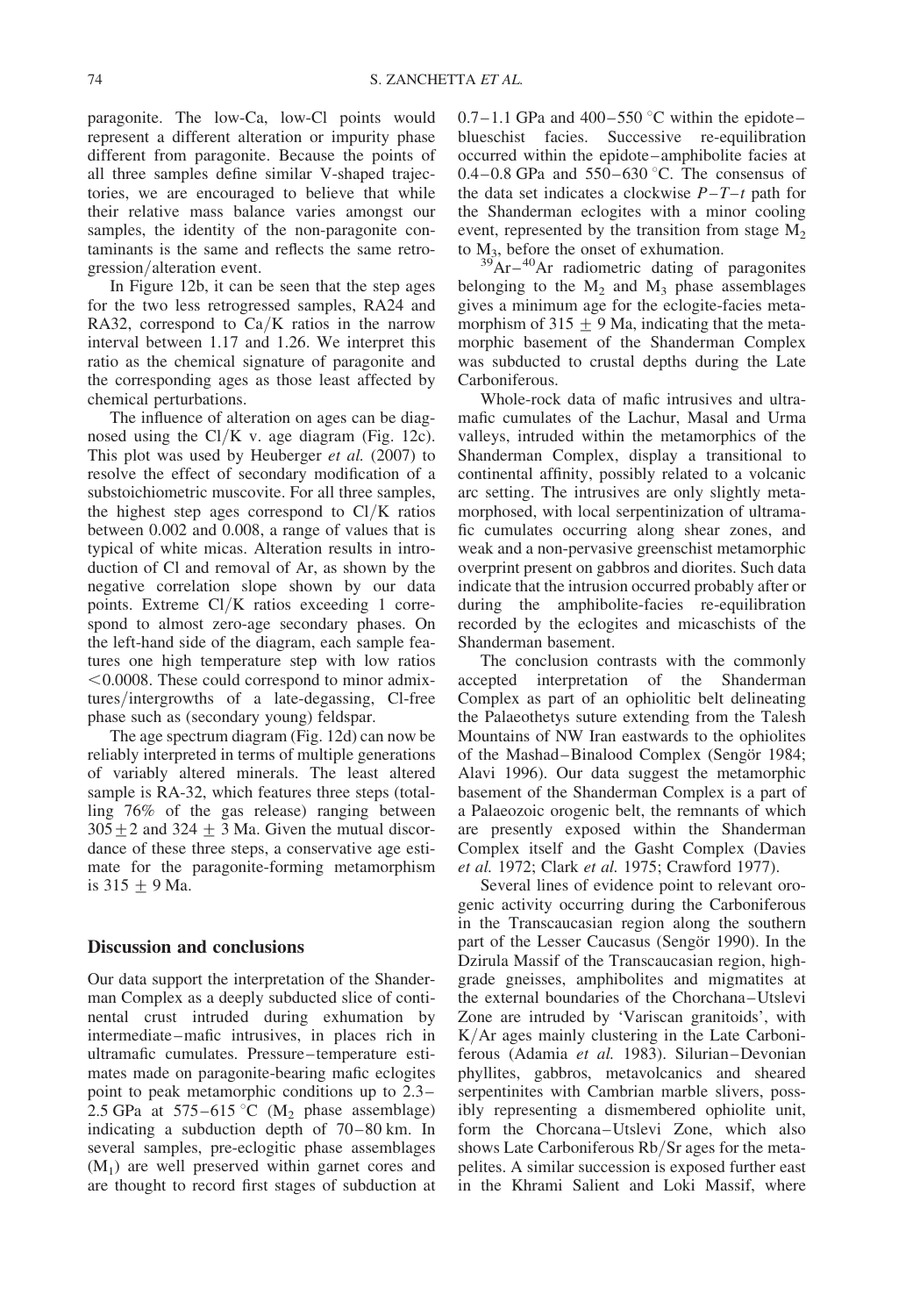

Fig. 13. Late Carboniferous–Early Permian reconstruction of Pangea obtained by using paleomagnetic poles and Euler poles of rotation for Gondwana and Laurasia outlined in Angiolini et al. (2007). The Transcaucasian region (T), locus of origin of the Shanderman Complex, is indicated. See the text for discussion.

medium- to high-grade gneisses and greenschist to epidote–amphibolite metamorphic rocks are, respectively, intruded by Lower Carboniferous and Upper Carboniferous granitoids. K/Ar ages of  $287 \pm 15$ ,  $319 \pm 11$  and  $333 \pm 11$  Ma have been obtained on muscovites from the metamorphics of the Loki Massif (Abesadze et al. 1982). Similar ages spanning from 325 to 338 Ma come from the granites intruding the metamorphic basement. Moreover, high-pressure eclogitic rocks, Late Devonian–Carboniferous in age (Philippot et al. 2001; Kazmin 2006; Saintot et al. 2006), also occur to the north of the Great Caucasus range. To the south and east of the Black Sea, evidence of a Late Palaeozoic orogenic event are still widespread as testified by the occurrence of high-grade (amphibolite–granulite facies) metamorphic basement rocks in the Pulur, Devrekani, Uludağ and Kazdağ massifs of the Sakarya Zone of the Eastern and Central Pontides (Okay et al. 2006; Topuz et al. 2007). Isotopic ages from high-grade gneisses constrain the age of metamorphism of the Pulur and Kazdağ massifs to 300-330 Ma (Okay et al. 2006 and references therein). Other evidence of Carboniferous orogenic activity has also been reported recently from the Jandaq metamorphic complex (Bagheri & Stampfli 2008) in central Iran, south of the Great Kavir Fault, where Ar/Ar mica ages from greenschists and amphibolites give a 320–333 Ma age for the main metamorphic event.

In order to gauge the plate tectonic scenario responsible for the Late Palaeozoic age of the high-pressure metamorphism recorded in the

Shanderman Complex, we reconstructed the configuration of Pangea using selected palaeomagnetic data of Late Carboniferous–Early Permian age from stable Africa and Europe, as outlined in Angiolini et al. (2007). This Late Carboniferous– Early Permian Pangea is remarkably similar to Pangea B of Irving (1977) and Morel & Irving (1981), with Africa placed south of Asia and South America south of Europe (Fig. 13), as also confirmed for the Permian by subsequent palaeomagnetic analyses (Muttoni et al. 1996, 2003; Torcq et al. 1997; Irving 2005). Pangea B transformed into a more classic Wegenerian A-type configuration, with Africa immediately south of Europe and South America south of North America, by means of a dextral motion of Laurasia relative to Gondwana that took place during the Early Permian broadly along the Variscan suture (Muttoni et al. 2003, 2004).

An increasing body of biogeographical and geological data seems to support Pangea B and its transformation to a Pangea A-type configuration during the Permian (Angiolini et al. 2007; Muttoni et al., submitted). Focusing on arguments more pertinent to this study, Pangea B provides a symmetrical framework for the Appalachian– Variscan fold belt, placing the Appalachians of eastern North America opposite to the northwestern South America fold belt, and the Variscan fold belt of Europe opposite to the northwestern Africa fold belt of the Mauritanides, as originally noticed by Irving (1977) and Morel & Irving (1981). Within Pangea B, Carboniferous high-pressure deformation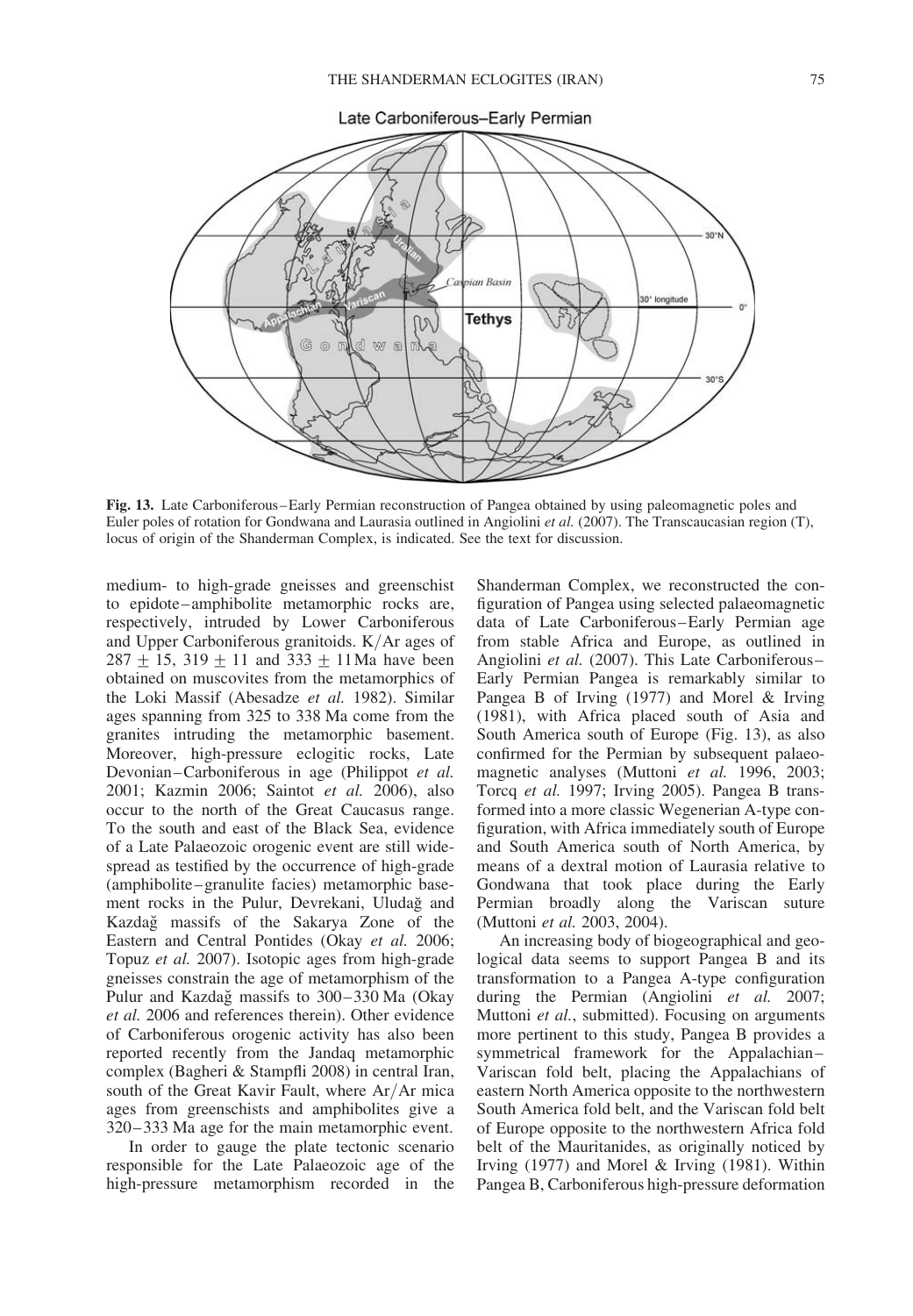of the Shanderman Complex finds a logical geodynamic context of Variscan convergence of Gondwana relative to Laurasia, which would otherwise be far from obvious assuming instead Variscan convergence in a Pangea A-type configuration where the Paleotethys Ocean bounded to the south the European margin at the longitudes of Transcaucasia.

The high-pressure metamorphic event of Transcaucasia was related by different authors to the accretion of a microplate, termed Makera-Pontus/ Transcaucasia, to the European margin of the Scythian Platform. This microplate has been interpreted as a block possibly detached from Gondwana at the beginning of the Palaeozoic (Kazmin 2006), or alternatively as a Europe-related rifted fragment belonging to the southern margin of the Scythian Platform (Saintot et al. 2006). Acknowledging these hypotheses, we propose as an alternative and somewhat easier solution to interpret this and other compressional events of Late Paleozoic age as due to the convergence of Gondwana relative to Laurasia in a Pangea B-type configuration.

The Shanderman Complex can thus represent an allocthonous nappe coming from the southern margin of the Transcaucasian region, locus of original Variscan deformation. The nappe was displaced southwards and exhumed during the Eo-Cimmerian orogenesis after being stacked above the northern margin of the Iranian Plate. Its present position was acquired during the late Tertiary formation of the western Alborz belt and especially during the Neogene, when dextral shearing was active along north–south- to NNE– SSW-trending faults, which formed the lateral ramps of the SW-vergent fronts of the main thrust sheets present in the Iranian side of the Talesh Mountains. This event, which is responsible for the sinuous shape of the Talesh Mountains, produced a southwards displacement of the crystalline nappe stack now exposed along the Caspian foothills.

This work was funded by the MEBE project (proposal 02– 26, Meso-Cenozoic Evolution of the Alborz Mountain Range, Iran) and by an Italian MURST PRIN Project (2004–2006, leader A. Zanchi) in collaboration with the Geological Survey of Iran. Dr M. R. Ghasemi, Dr A. Saidi and his colleagues of the Geological Survey of Iran are warmly thanked for continuous help and logistics. S. Ando` helped in the separation of paragonites for Ar/Ar dating. Reviews by A. I. Okay and B. Lombardo greatly improved a first version of the manuscript.

#### References

ABESADZE, M., ADAMIA, S. A., CHIKOTUA, T., KEKELIA, M., SHAVISHVILI, I., SOMIN, M. & TSIMAKURIDZE, G. 1982. Pre-Variscan and Variscan metamorphic complexes of the Caucasus (a review). IGCP, Project No. 5. Newsletter, 4, 5–12.

- ADAMIA, S. A., KEKELIA, M. & TSIMAKURIDZE, G. 1983. Pre-Variscan and Variscan granitoids of the Caucasus. IGCP, Project No. 5. Newsletter, 5, 5–12.
- AI, Y. 1994. A revision of the garnet–clinopyroxene  $Fe<sup>2+</sup>-Mg$  exchange geothermometer. Contributions to Mineralogy and Petrology, 115, 467-473.
- ALAVI, M. 1991. Sedimentary and structural characteristics of the Paleo-Tethys remnants in northeastern Iran. Geological Society of American Bulletin, 103, 983–992.
- ALAVI, M. 1996. Tectonostratigraphic synthesis and structural style of the Alborz Mountain System in Iran. Journal of Geodynamics,  $21(1)$ ,  $1-33$ .
- ALAVI, M., VAZIR, H., SEYED-EMAMI, K. & LASEMI, Y. 1997. The Triassic and associated rocks of the Nakhlak and Aghdarband areas in central and northeastern Iran as remnants of the southern Turanian active continental margin. Geological Society of America Bulletin, 109, 1563–1575.
- ALLEN, M. B., JONES, S., ISMAIL-ZADEH, A., SIMMONS, M. & ANDERSON, L. 2002. Onset of subduction as the cause of rapid Pliocene–Quaternary subsidence in the South Caspian basin. Geology, 30, 775–778.
- ALLEN, M. B., VINCENT, S. J., ALSOP, G. I., ISMAIL-ZADEH, I. & FLECKER, R. 2003. Late Cenozoic deformation in the South Caspian region: effects of a rigid basement block within a collision zone. Tectonophysics, 366, 223–239.
- ANGIOLINI, L., GAETANI, M., MUTTONI, G., STEPHENSON, M. H. & ZANCHI, A. 2007. Tethyan oceanic currents and climate gradients 300 m.y. ago. Geology, 35, 1071–1074.
- APTED, M. J. & LIOU, J. G. 1983. Phase relations among greenschists, epidote–amphibolite, and amphibolite in a basalt system. American Journal of Science, 283A, 328–354.
- BAGHERI, S. & STAMPFLI, G. M. 2008. The Anarak, Jandaq and Posht-e-Badam metamorphic complexes in central Iran: New geological data, relationships and tectonic implications. Tectonophysics, 451(1–4), 123–155.
- BERBERIAN, M. & KING, G. 1981. Toward a paleogeography and tectonic evolution of Iran. Canadian Journal of Earth Sciences, 18, 210–265.
- BERMAN, R. G., ARANOVICH, L. & PATTISON, D. R. M. 1995. Reassessment of the garnet-clinopyroxene Fe–Mg exchange thermometer: II. Thermodynamic analysis. Contributions to Mineralogy and Petrology, 119, 30–42.
- BRUNET, M.-F., KOROTAEV, M. V., ERSHOV, A. V. & NIKISHIN, A. M. 2003. The South Caspian Basin: a review of its evolution from subsidence modelling. Sedimentary Geology, 156, 119–148.
- BRUNET, M.-F., SHAHIDI, A., BARRIER, E., MULLER, C. & SAÏDI, A. 2007. Geodynamics of the South Caspian Basin southern margin now inverted in Alborz and Kopet Dagh (Northern Iran). In: European Geosciences Union EGU, General Assembly, Vienna, Austria, 16–20 April 2007. Geophysical Research Abstracts, 9, 08080.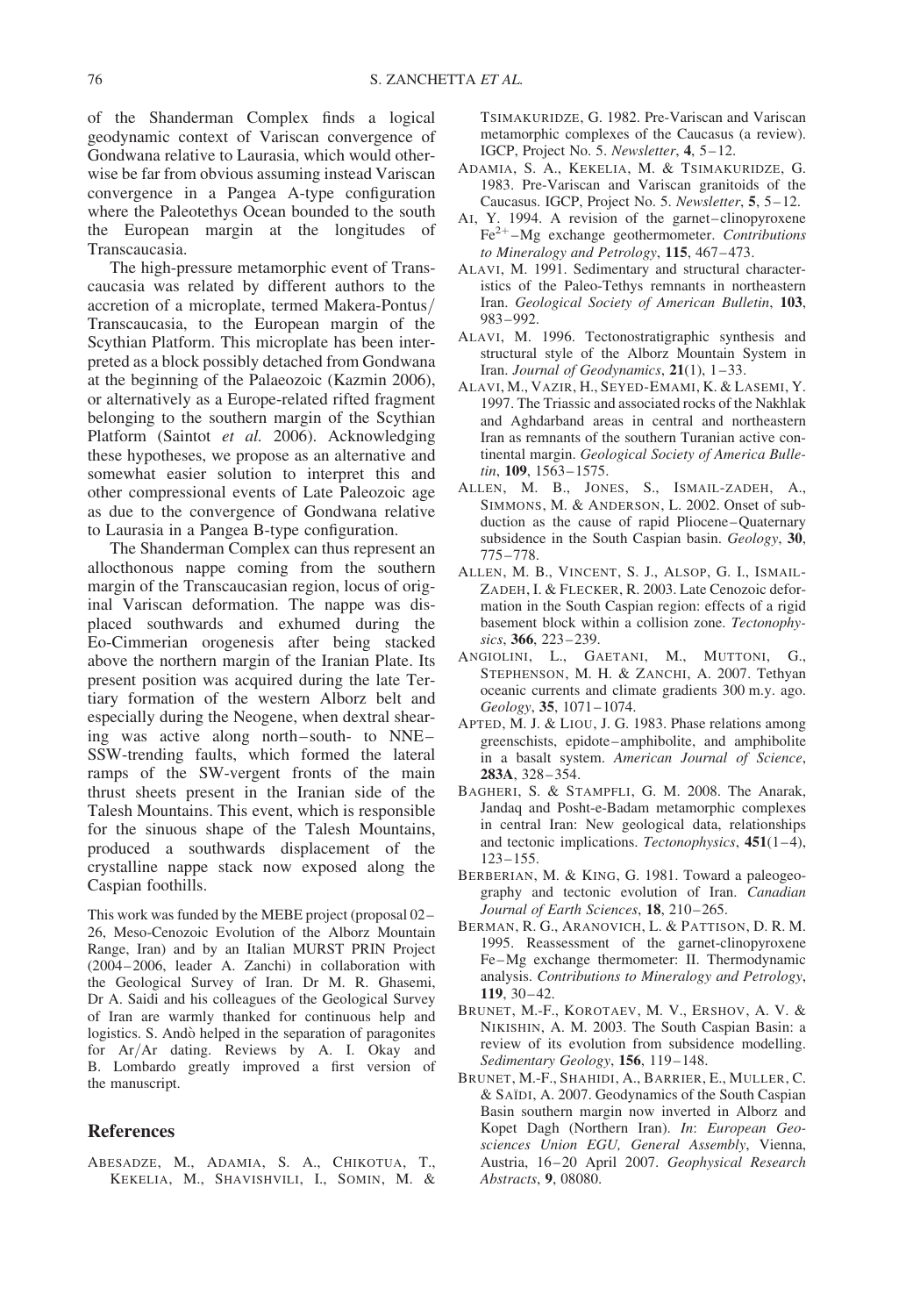- CLARK, G. C., DAVIES, R. G., HAMZEPOUR, G. & JONES, C. R. 1975. Explanatory Text of the Bandare-Pahlavi Quadrangle Map, scale 1:250 000. Geological Survey of Iran, Tehran.
- CRAWFORD, M. A. 1977. A summary of isotopic age data for Iran, Pakistan and India. In: Livre à la mémoire de A. F. de Lapparent. Société Géologique de France, Memoir, 8, 251–260.
- DAVIES, R. G., JONES, C. R., HAMZEPOUR, B. & CLARK, G. C. 1972. Geology of the Masuleh Sheet, NW Iran, scale, 1:100 000. Geological Survey of Iran, Report, 24.
- DE LA ROCHE, H., LETERRIER, J., GRANDCLAUDE, P. & MARCHAL, M. 1980. A classification of volcanic and plutonic rocks using R1–R2 diagram and major element analyses – its relationships with current nomenclature. Chemical Geology, 29, 183–210.
- EVANS, D. W. 1990. Phase relations of epidote blueschists. Lithos, 25, 3–23.
- FÜRSICH, F. T., WILMSEN, M., SEYED-EMAMI, K. & MAJIDIFARD, M. R. 2009. Lithostratigraphy of the Upper Triassic–Middle Jurassic Shemshak Group of Northern Iran. In: BRUNET, M.-F., WILMSEN, M. & GRANATH, J. W. (eds) South Caspian to Central Iran Basins. Geological Society, London, Special Publications, 312, 129–160.
- GHASEMI-NEJAD, E., AGHA-NABATI, A. & DABIRI, O. 2004. Late Triassic dinoflagellate cysts from the base of the Shemshak Group in north of Alborz Mountains, Iran. Review of Palaeobotany and Palynology, 132, 207–217.
- HEUBERGER, S., SCHALTEGGER, U., BURG, J.-P., VILLA, I. M., FRANK, M., DAWOOD, H., HUSSAIN, S. ET AL. 2007. Age and isotopic constraints on magmatism along the Karakoram–Kohistan Suture Zone, NW-Pakistan: Evidence for subduction and continued convergence after India–Asia collision. Swiss Journal of Geosciences, 100, 85–107.
- HOLLAND, T. J. B. 1979. Experimental determination of the reaction paragonite = jadeite + kyanite +  $H_2O$ and internally consistent thermodynamic data for part of the system  $Na<sub>2</sub>O-Al<sub>2</sub>O<sub>3</sub> - SiO<sub>2</sub>-H<sub>2</sub>O$ with application to eclogites and blueschists. Contribution to Mineralogy and Petrology, 68, 293–301.
- HOLLAND, T. J. B. & BLUNDY, J. 1994. Non-ideal interactions in calcic amphiboles and their bearing on amphibole–plagioclase thermometry. Contributions to Mineralogy and Petrology, 116, 433–447.
- IRVING, E. 1977. Drift of the major continental blocks since the Devonian. Nature, 270, 304-309; doi: 10.1038/270304a0.
- IRVING, E. 2005. The role of latitude in mobilism debates. National Academy of Sciences Proceedings, 102, 1821–1828; doi: 10.1073/pnas.0408162101.
- JACKSON, J., PRIESTLEY, K., ALLEN, M. & BERBERIAN, M. 2002. Active tectonics of the South Caspian Basin. Geophysical Journal International, 148, 214–245.
- KAZMIN, V. G. 2006. Tectonic evolution of the Caucasus and Fore-Caucasus in the Late Paleozoic. Doklady Earth Sciences, 406, 1–3.
- KERRICK, D. M. & CONNOLLY, J. A. D. 2001. Metamorphic devolatilization of subducted oceanic

metabasalts: implications for seismicity, arc magmatism and volatiles recycling. Earth and Planetary Science Letters, 189, 19–29.

- KROGH RAVNA, E. 2000. The garnet–clinopyroxene  $Fe<sup>2+</sup> - Mg$  geothermometer: an updated calibration. Journal of Metamorphic Geology, 18, 211–219.
- LEAKE, B. E., WOLLEY, A. R. ET AL. 1997. Nomenclature of amphiboles. Report of the Subcommittee on Amphiboles of the International Mineralogical Association Commission on New Minerals and Minerals Names. European Journal of Mineralogy, 9, 623–651.
- MARUYAMA, S., CHO, M. & LIOU, J. G. 1986. Experimental investigations of blueschist–greenschist transition equilibria: pressure dependence of  $Al_2O_3$ contents in sodic amphiboles – a new geobarometer. In: EVANS, B. W. & BROWN, E. H. (eds) Blueschists and Eclogites. Geological Society of America, Memoir, 164, 1–6.
- MOLINA, J. F. & POLI, S. 2000. Carbonate stability and fluid composition in subducted oceanic crust: an experimental study on  $H_2O$ – $CO_2$ -bearing basalts. Earth and Planetary Science Letters, 176, 295–310.
- MOREL, P. & IRVING, E. 1981. Paleomagnetism and the evolution of Pangea. Journal of Geophysical Research, 86, 1858–1872.
- MUTTONI, G., GAETANI, M. ET AL. Neotethys opening and the Pangea B to Pangea A transformation during the Permian. GeoArabia, submitted.
- MUTTONI, G., KENT, D. V. & CHANNELL, J. E. T. 1996. Evolution of Pangea: Paleomagnetic constraints from the Southern Alps, Italy. Earth and Planetary Science Letters, 140, 97–112.
- MUTTONI, G., KENT, D. V., GARZANTI, E., BRACK, P., ABRAHAMSEN, N. & GAETANI, M. 2003. Early Permian Pangea 'B' to Late Permian Pangea 'A'. Earth and Planetary Science Letters, 215, 379–394.
- MUTTONI, G., KENT, D. V., GARZANTI, E., BRACK, P., ABRAHAMSEN, N. & GAETANI, M. 2004. Erratum to "Early Permian Pangea 'B' to Late Permian Pangea 'A'" [Earth Planet. Sci. Lett. 215 (2003) 379–394]. Earth and Planetary Science Letters, 218, 539–540.
- MUTTONI, G., MATTEI, M., BALINI, M., ZANCHI, A., GAETANI, M. & BERRA, F. 2009. The drift history of Iran from the Ordovician to the Triassic. In: BRUNET, M.-F., WILMSEN, M. & GRANATH, J. W. (eds) South Caspian to Central Iran Basins. Geological Society, London, Special Publications, 312,  $7 - 29$ .
- NAKAMURA, N. 1974. Determination of REE, Ba, Fe, Mg, Na and K in carbonaceous and ordinary chondrites. Geochimica & Cosmochimica Acta, 38, 757–775.
- OBERTI, R., SMITH, D. C., ROSSI, G. & CAUCIA, F. 1991. The crystal chemistry of high-aluminium titanites. European Journal of Mineralogy, 3, 777–792.
- OKAY, A. I., HARRIS, N. B. W. & KELLEY, S. P. 1998. Exhumation of blueschists along a Tethyan suture in the northwest Turkey. Tectonophysics, 285, 275–299.
- OKAY, A. I., SATIR, M. & SIEBEL, W. 2006. Pre-Alpide Palaeozoic and Mesozoic orogenic events in the